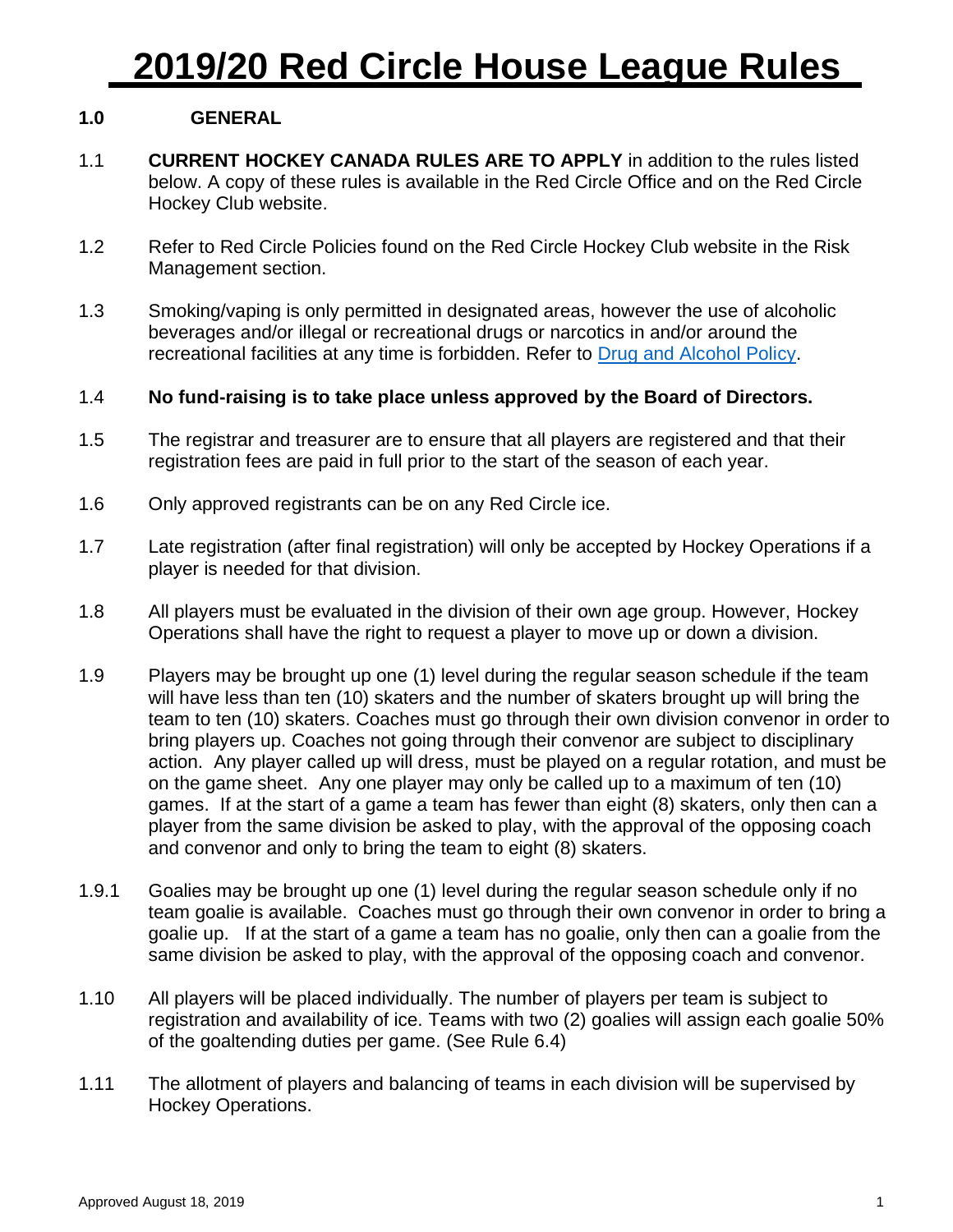- 1.12 All players are required to attend all scheduled Red Circle House League games and practices. Players must notify the coach or team manager if they are not able to attend any games or practices. At the discretion of the convenor, failure to notify may result in suspension for one period, one game or more. Failure to attend House League ice time will affect Select eligibility.
- 1.13 All house league rules pertaining to players will be reviewed with the players by coaching staff throughout the season.

## **2.0 EQUIPMENT**

- 2.1 All players must be fully equipped to play or practice hockey with CSA approved hockey equipment. BNQ approved neck protectors must be worn. CSA approved helmets must have all straps fastened (i.e. 1 for helmet under chin and 2 for face mask left and right side) at all times. Failure to do this may result in a minor penalty.
- 2.2 All equipment must be worn properly from the time the player enters and until the player exits the ice surface. The player and the coach can be given a one (1) game suspension. Any player intentionally removing their equipment can be given a one (1) game suspension in addition to any other suspensions that may result.
- 2.3 Mouth Guards are highly recommended for all players. Mouth guards, if used, must be worn properly at all times while on the ice surface.
- 2.4 Any team representing Red Circle, in House League, Select or Tournament must wear a Red Circle approved jersey.

### **3.0 PENALTIES**

- 3.1 Any player or coach involved in an altercation before or after a game will be suspended from all further games until notification by Hockey Operations.
- 3.2 Hockey Operations is obligated to review all incidents and penalties brought to its attention.
- 3.3 Hockey Operations is obligated to review all incidents and penalties in excess of a double minor.
- 3.4 If a player's helmet comes off during play, the player must go directly to the bench. Continuing to play will result in a minor penalty. Play shall be stopped at the discretion of the referee if the player without the helmet is at risk of injury. No penalty will be assessed.
- 3.5 If any three (3) minor penalties or a combination of three (3) penalties (a double minor counts as two (2) penalties) are assessed to the same player in the same game, the player will be suspended for the remainder of that game. Upon any player's second game ejection, Hockey Operations will review for further possible suspension.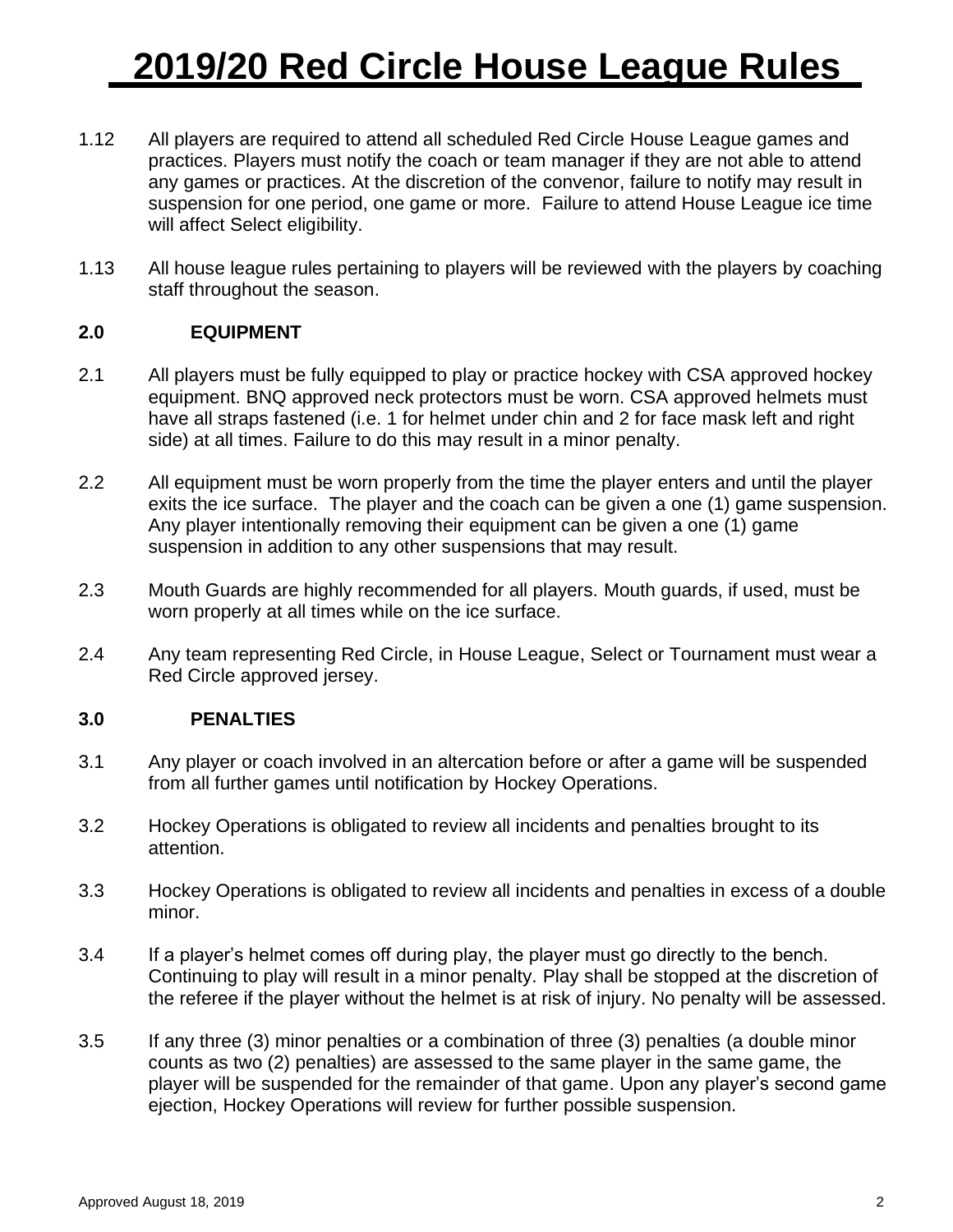### 3.6 MINOR PENALTY

- 3.6.1 Shall be two (2) minutes of clock time in the Atom to Juvenile divisions.
- 3.6.2 Shall be for the remainder of the shift in the Tyke and Novice divisions.
- 3.6.3 A minor penalty shall be assessed to any player in the Tyke, Novice, Atom and Peewee divisions whose stick comes in contact with the puck above the shoulders. If the offending player causes the puck to go into their own net, a goal shall be awarded, and the penalty will be cancelled.
- 3.7 MAJOR PENALTY
- 3.7.1 Shall be five (5) minutes of clock time for the Atom to Juvenile divisions, shared by players from the ice. The player receiving the major penalty will be suspended for the balance of the game, plus a one (1) game suspension.
- 3.7.2 Shall be for the remainder of the shift plus three (3) minutes of clock time in the Tyke and Novice divisions. The player receiving the major penalty will be suspended for the balance of the game. No player shall sit in the penalty box however, the team will play shorthanded.
- 3.7.3 Recurring major penalties may lead to further disciplinary action by Hockey Operations.
- 3.8 MISCONDUCT PENALTY
- 3.8.1 Shall be ten (10) minutes of clock time. All misconduct penalties will be reviewed by Hockey Operations for possible further disciplinary action.
- 3.9 GAME MISCONDUCT
- 3.9.1 Any player or coach receiving a game misconduct will be suspended immediately for the remainder of the game and will remain suspended until reviewed by Hockey Operations. **This will include but not limited to profane language or behavior towards any player, coach or official, fighting, instigator, aggressor, and checking from behind with no intent to injure (first offence).**
- 3.10 GROSS MISCONDUCT PENALTY
- 3.10.1 Any player or coach receiving a gross misconduct penalty will be suspended immediately for the remainder of the game and the player will remain suspended until reviewed by Hockey Operations. **This will include but not limited to travesty of the game, obscene gesture, discriminatory slur, trash talking, and harassment of any game official (timekeepers, referees, convenors and any team official).**
- 3.11 MATCH PENALTY
- 3.11.1 Any player or coach receiving a match penalty will be suspended immediately for the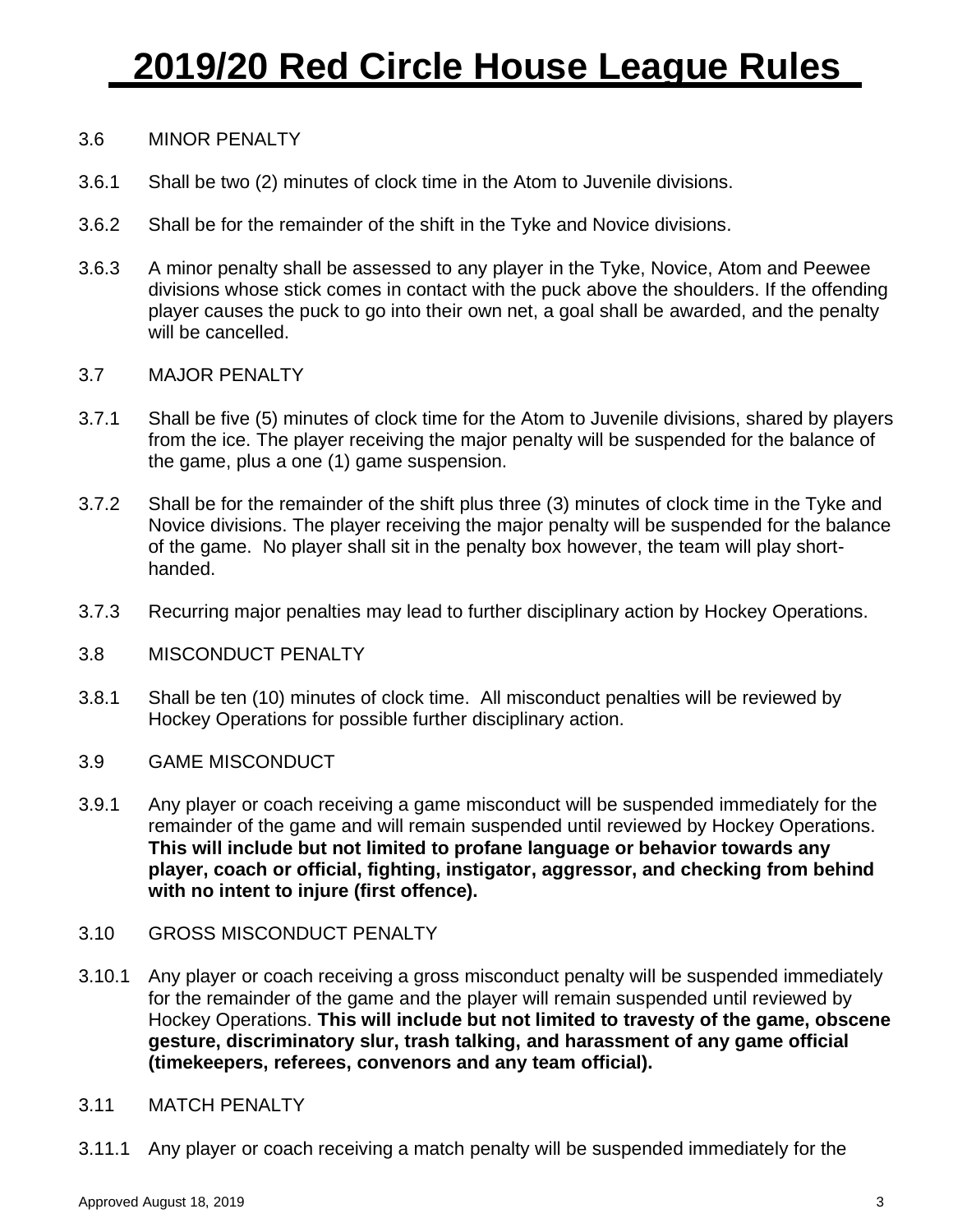remainder of the game plus a minimum three (3) game suspension pending review by Hockey Operations. **This will include but not limited to any intent to injure, kicking, butt ending, checking from behind with intent to injure, hit to the head with intent to injure and head butting.**

- 3.12 COINCIDENTAL PENALTIES
- 3.12.1 All divisions play five (5) skaters a side when coincidental penalties occur.
- 3.13 FIGHTING PENALTY
- 3.13.1 Any player receiving a fighting penalty will be ejected for the balance of the game plus a minimum one (1) game suspension pending review by Hockey Operations. Any further fighting offence in the same season the player will be suspended immediately for the remainder of the game and will remain suspended until reviewed by Hockey Operations. The player's team will be assessed a major penalty and will be served as per 3.7 MAJOR PENALTY. During any altercations on the ice players not involved are to go directly to their team's bench or a misconduct penalty will be assessed.
- 3.14 BODY CHECKING
- 3.14.1 In all divisions, a minor penalty or, at the discretion of the referee, a major penalty and a game misconduct penalty shall be assessed to any player who, in the opinion of the referee, intentionally body checks any opposing player. If a player is injured, a major penalty and a game misconduct penalty must be assessed. A body check must be an intentional motion by the offending player. **Where, in the opinion of the referee, accidental contact has taken place, no penalty shall be assessed**.
- 3.15 CHECKING FROM BEHIND
- 3.15.1 A player checking from behind will be assessed a major and a game misconduct. This will include but not limited to (Any infraction to the back including and not limited to a punch, elbow, stick or knee).
- 3.15.2 A player checking from behind who deliberately injures an opponent will be assessed a match penalty.

Referees are instructed not to substitute other penalties when a player is checked from behind with significant impact.

## 3.16 HEAD CONTACT

- 3.16.1 Any player who accidentally contacts an opponent in the head, face or neck with his or her stick or any part of the players' body or equipment, will be assessed a minor penalty.
- 3.16.2 Any player who intentionally contacts an opponent in the head, face or neck with his or her stick or any part of the player's body or equipment, will be assessed a double minor penalty, a major plus a game misconduct penalty, or a match penalty at the discretion of the referee and based on the degree of violence of impact.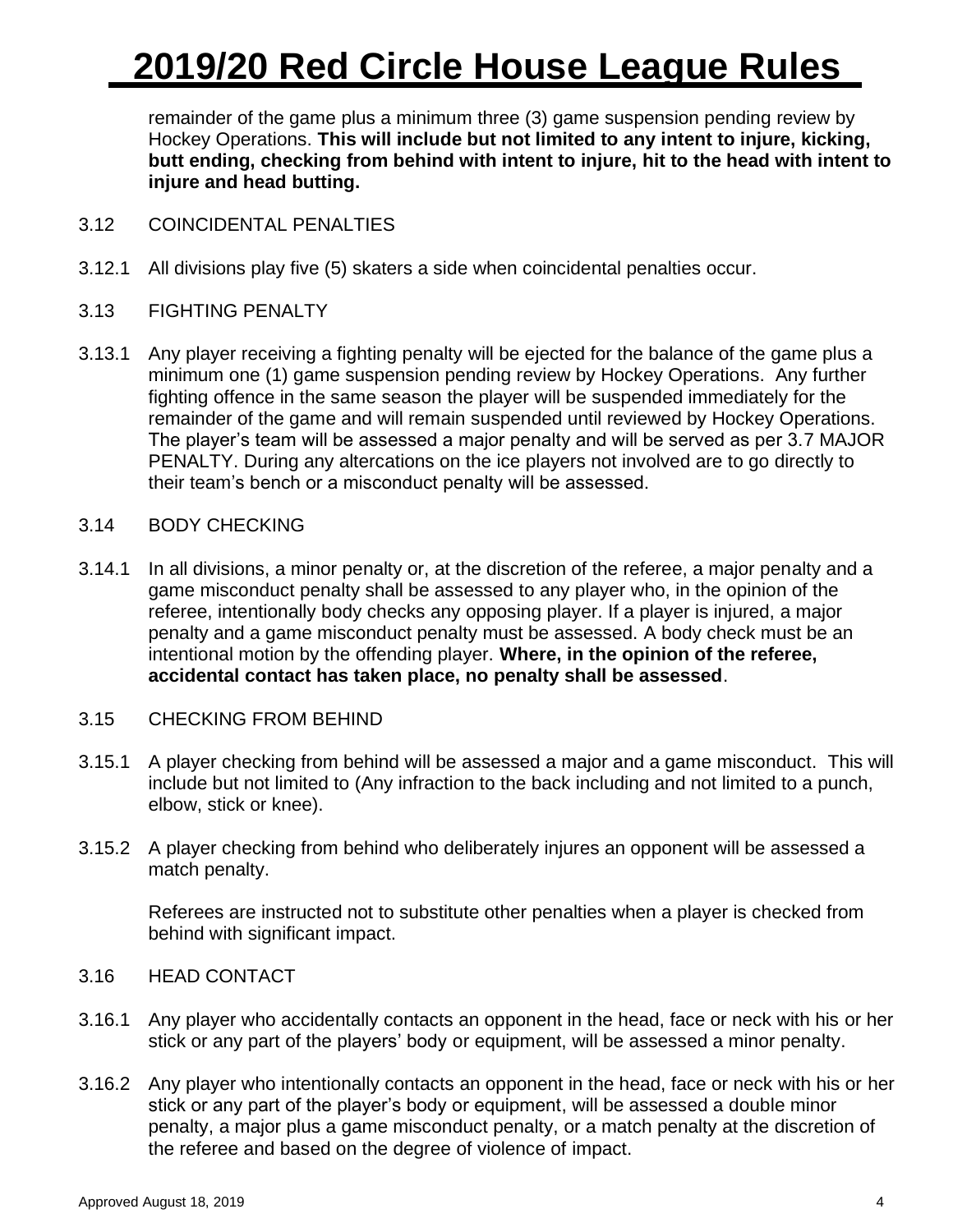- 3.16.3 Any player who injures an opponent under this rule will be assessed a major and a game misconduct penalty.
- 3.16.4 Any player who deliberately attempts to injure or deliberately injures an opponent under this rule will be assessed a match penalty.
- 3.17 SUSPENSIONS
- 3.17.1 Any multiple penalty suspensions will be reviewed by Hockey Operations and may result in an ejection from the Red Circle Hockey Club organization. Ejected players are not eligible for a refund.

### **4.0 COACHES AND ASSISTANT COACHES**

- 4.1 Hockey Operations must approve all coaches and assistant coaches. No person shall be permitted on the ice at any time without Hockey Operations approval.
- 4.1.1 All coaches must complete a Vulnerable Sector Check dated no earlier than April 1<sup>st</sup> for the upcoming season for new checks. Police checks will be valid for three (3) years with a signed Offence Declaration Form indicating no change for years two (2) and three (3). All forms must be submitted by November 15. Temporary authorization may be granted by completing a Screening Disclosure Form prior to going on the bench. Refer to [Vulnerable](http://www.redcirclehockeyclub.com/site/ClientSite/article/213942)  [Sector Screening Policy](http://www.redcirclehockeyclub.com/site/ClientSite/article/213942) and Forms.
- 4.2 All coaches and assistant coaches must be fourteen (14) years of age or older.
- 4.3 All coaches and assistant coaches, while on the ice running a practice, must wear an approved CSA helmet. Helmets must be fastened properly. Face guards are not required.
- 4.4 All coaches and assistant coaches under the age of 18 must wear a CSA approved helmet with face guard on the bench for games.
- 4.5 There must be a coach or an assistant coach available to attend all meetings called by the convenor and/or Hockey Operations.
- 4.6 All coaches and assistant coaches shall be responsible for the conduct of their players during the game and in the dressing room. Coaches may be held responsible for any damages to the dressing room while occupied by their team.
- 4.7 All coaches have the right to fairly discipline players in consultation and agreement with the convenor before, during or after a game.
- 4.8 Approved coaching staff (on bench or on ice) shall consist of a maximum of three (3) people, except in the Tyke and Novice division where four (4) coaches will be allowed. Any player or coach not participating in the game due to suspension will not be permitted on the bench. Any player not participating in the game due to injury will be permitted on the bench with prior notification and approval of the convenor. Players under the age of 18 must wear a CSA approved helmet.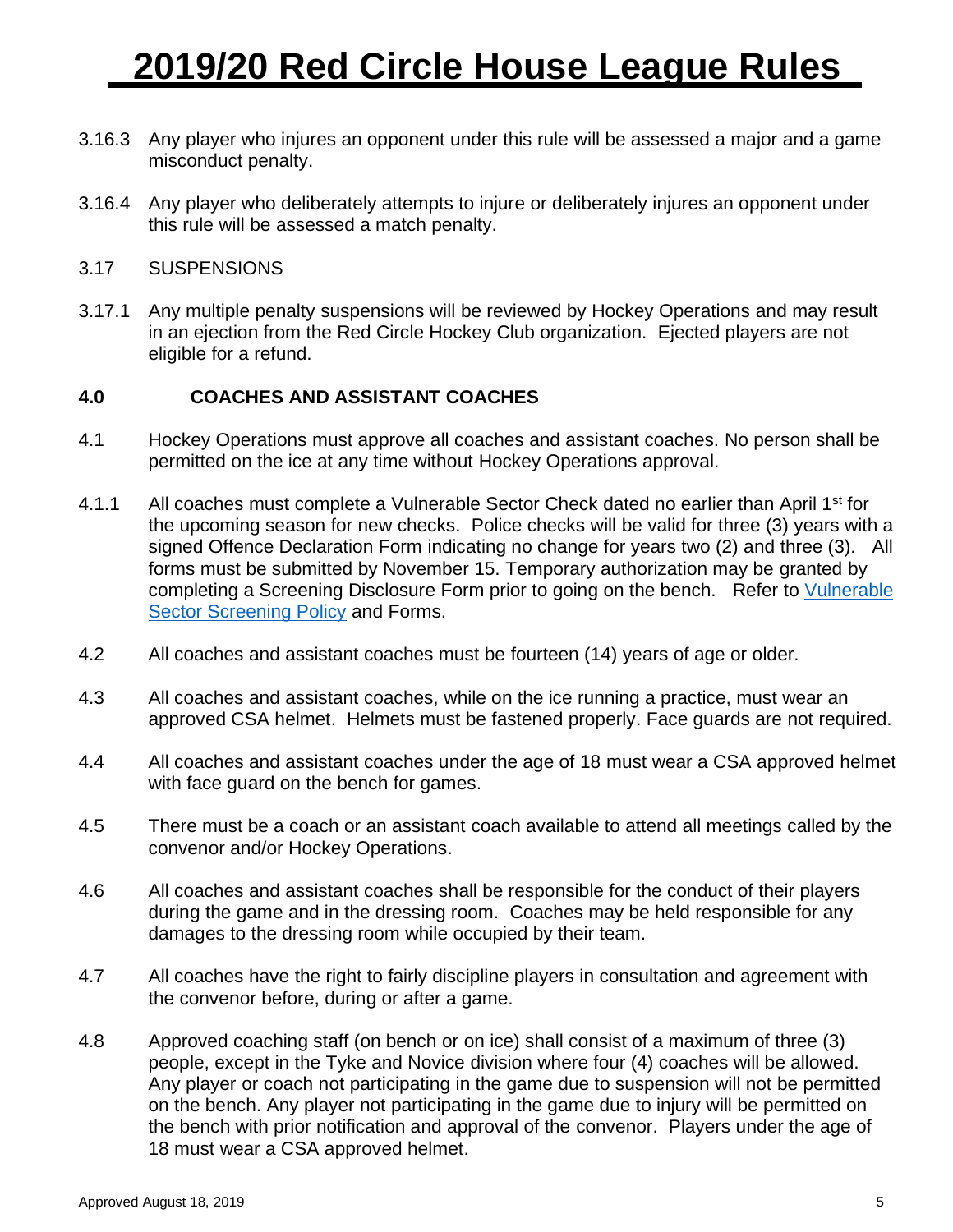4.9 Any coaches or assistant coaches, whose attitude or demeanor is detrimental to their team or the Red Circle Club, will be dealt with on an individual basis by Hockey Operations with a possible indefinite suspension.

## **5.0 GAMES**

- 5.1 LENGTH OF GAMES
- 5.1.1 Except for special circumstances, at the convenor's discretion, the buzzer will sound at two (2) minutes after the start time of game and the clock will start no later than three (3) minutes after scheduled time. Any team not ready to play at the start of game will receive a delay of game penalty. Any team not on the ice five (5) minutes after the referee's start the game will forfeit to the non-offending team. The game will end no later than ten (10) minutes before the next scheduled start time. (E.g. 7:00 game will end at 7:50, 7:30 game will end at 8:20).
- 5.1.2 TYKES AND NOVICE DIVISIONS
- 5.1.3 The 1st and 2nd period will be fifteen (15) minutes running time. The 3rd period will be fifteen (15) minutes running time or the time remaining on the city clock time, whichever is the least. There will be a three (3) minute buzzer for line changes. No time out will be available in these divisions.
- 5.1.4 ATOM JUVENILE DIVISIONS
- 5.1.5 All three periods will be twelve (12) minutes stop time.
- 5.1.6 There will be no time outs during regular season play.
- 5.2 GAME SHEET
- 5.2.1 The first team on the schedule is the visiting team and the second team on the schedule is the home team (i.e. 7vs2 - team 7 is visitor and team 2 is home)
- 5.2.2 The visiting team coach must fill out the game sheet first with the proper names and numbers of each player. The game sheet must be handed over to the home team coach at least fifteen (15) minutes before game start, so that it can be filled out in the same manner.
- 5.2.3 The convenor or delegate will ensure that the game sheet is filled out accurately.
- 5.3 ENTERING AND EXITING THE ICE
- 5.3.1 Coaches need to establish proper dressing room and door use by their team. The intent of this rule is to ensure teams do not cross paths after the game on the ice or in the lobby.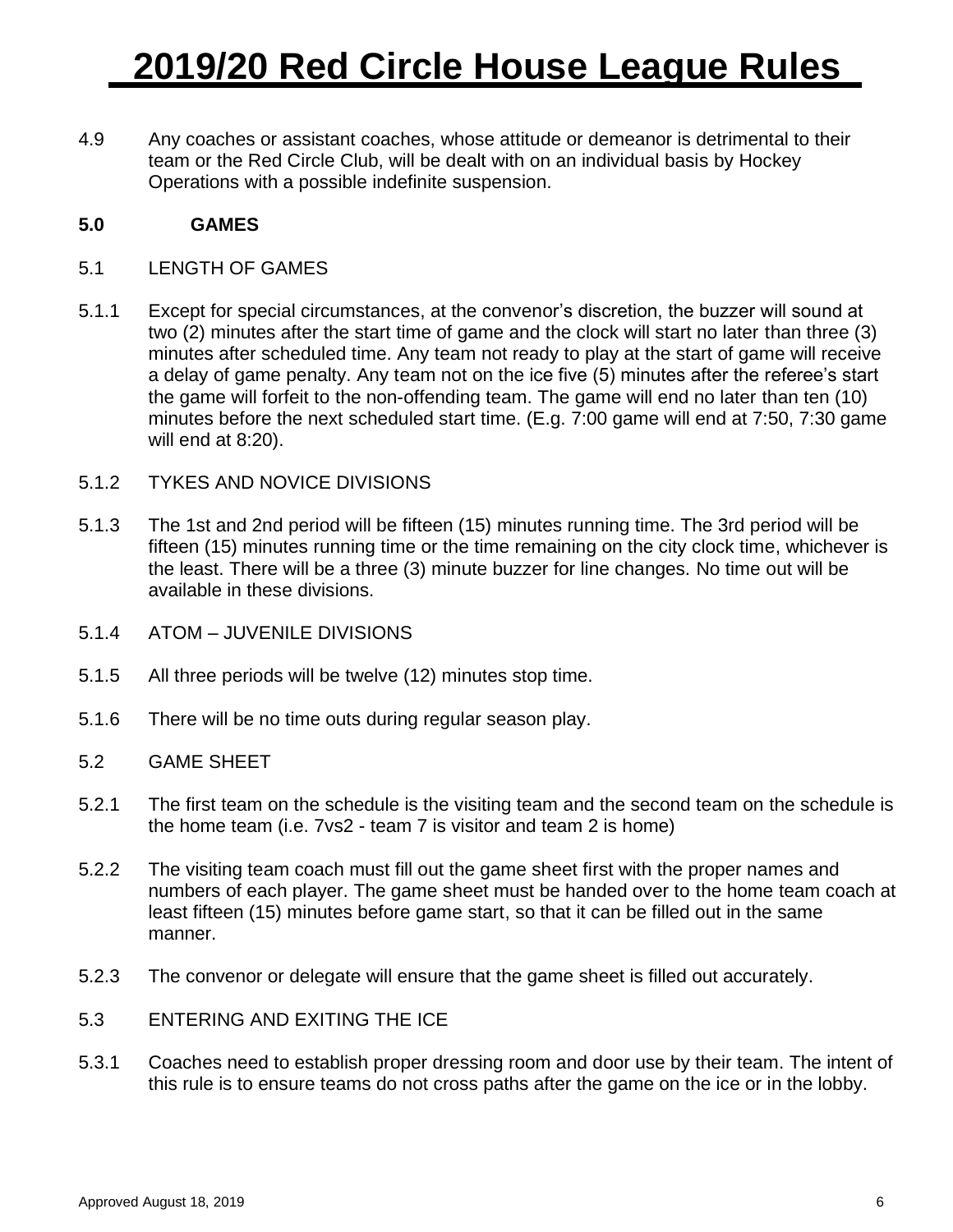## 5.4 DRESSING ROOMS

- 5.4.1 An assistant coach must accompany a coach or adult (if coach not available) in the dressing room at all times. No one adult or coach shall be permitted in the dressing room alone with an unrelated child without another adult.
- 5.4.2 Refer to [Dressing Room Policy.](http://www.redcirclehockeyclub.com/site/ClientSite/article/213936)

### 5.4.3 Dressing Etiquette

### Mite, Tyke, Novice and Atom Divisions

All players are required to come to the arena dressed in suitable undergarments so that there is no need to expose any sensitive areas of their body while they don their hockey equipment and garments. Under no circumstances should any player undress past their undergarments while in the main dressing area and/or within the immediate presence of teammates, coaches or parents.

Parents/Guardians are welcome to enter team dressing rooms to assist their children in donning/doffing their hockey equipment and garments.

#### Peewee, Bantam, Midget and Juvenile Divisions

Any player who needs to undress past their undergarments should do so in a private toilet stall or discreetly at the enclosed shower area of the change rooms. Players are prohibited from undressing past their undergarments in the main dressing room area and should be mindful and conscientious of how their undressing may impact those around them. Parents/Guardians are prohibited from entering team dressing rooms.

- 5.4.4 Gender equity change rooms are available. Children in the minority gender within their team in the Peewee, Bantam, Midget or Juvenile age classification groups must dress in RCHC's designated gender equity change rooms. Each team must designate a 'gender chaperone' to supervise any children who require the use of the gender equity change rooms. Parents/guardians are prohibited from entering gender equity change rooms to ensure we maintain a private and respectful environment for all players to dress in.
- 5.4.5 Parents are allowed in the team dressing room in the Mite, Tyke, Novice and Atom divisions only.
- 5.4.6 Parents are prohibited from entering team in the Peewee, Bantam, Midget and Juvenile divisions.
- 5.4.7 For Mite, Tyke, Novice and Atom divisions, all parents must leave the dressing room ten (10) minutes prior to game time unless the coach is not accompanied by an assistant coach. Children using the gender equity room should join their team by ten (10) minutes prior to game time.

### 5.5 TIMEKEEPERS

5.5.1 A minor official (timekeeper) shall be provided by the league, unless otherwise informed by the convenor. No persons are to be allowed in the penalty box or the timekeepers box unless authorized by the convenor, Timekeeper in Chief or Hockey Operations. Timekeepers are instructed to only display a maximum five (5) goal differential on the time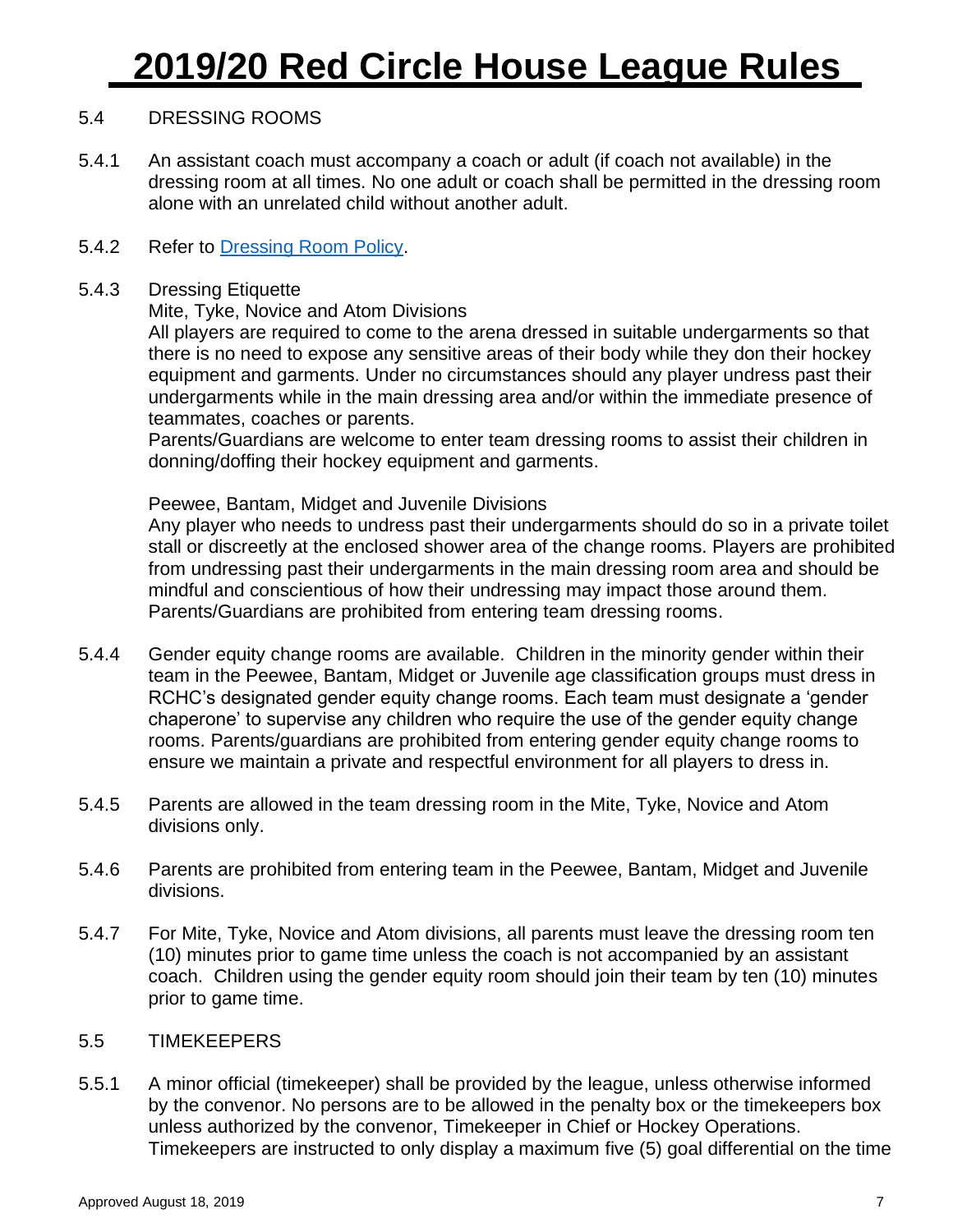clock.

- 5.6 INJURIES (refer to [Addressing Physical Injuries Policy\)](http://www.redcirclehockeyclub.com/site/ClientSite/article/213934).
- 5.6.1 In the case of injury, the play is to be stopped immediately. If the play has been stopped because of the injury or if the game is delayed in restarting, the player injured must leave the ice and be replaced by the player next in shift. The referee or convenor shall determine whether the rule is being abused, which may then be furthered reviewed by Hockey Operations.
- 5.6.2 No parent or spectator is allowed on the ice surface at any time. During games, coaches are allowed on the ice only at the request of an official.

## **6.0 GOALTENDERS**

- 6.1 A player registering and starting the season as a goaltender must only play as a goaltender for the balance of the season, unless space is available, and approval is given by Hockey Operations.
- 6.2 Other than for a delayed penalty, a goaltender can only be removed during the last three (3) minutes of clock time or curfew time. The next skater in line can be used as the sixth skater when the goalie is pulled.
- 6.3 If a goaltender is injured, no warmup is allowed for the incoming goaltender. The team will use their alternate goalie or six skaters. The sixth skater will act as a player allowed to cross centre ice, use a regular stick and have no goalie privileges.
- 6.4 If a team has two (2) goaltenders, the time shall be split equally in every game. The goalies will be rotated at the stoppage of play nearest to the halfway point in the game. NO EXCEPTIONS.
- 6.5 If the goaltender loses equipment during play (not the stick), play shall be stopped immediately. Referees are instructed to call a delay of game penalty if this action is being abused.
- 6.6 Play shall be stopped at the discretion of the referee if the goaltender is hit in the head with the puck.

## **7.0 ROTATION**

- 7.1 All skaters, regardless of numbers, must be equally rotated as per rotation sheet or "Shifting without a buzzer system" provided with rules (see Appendix H).
- 7.2 Coaches in the Tyke and Novice division must complete and turn in a rotation sheet to the timekeeper at the end of each game. Failure to comply may result in a minimum one (1) game suspension.

| 7.2.1 Nine | (9) | player rotation      | - see appendix A |
|------------|-----|----------------------|------------------|
| 7.2.2 Ten  |     | (10) player rotation | - see appendix B |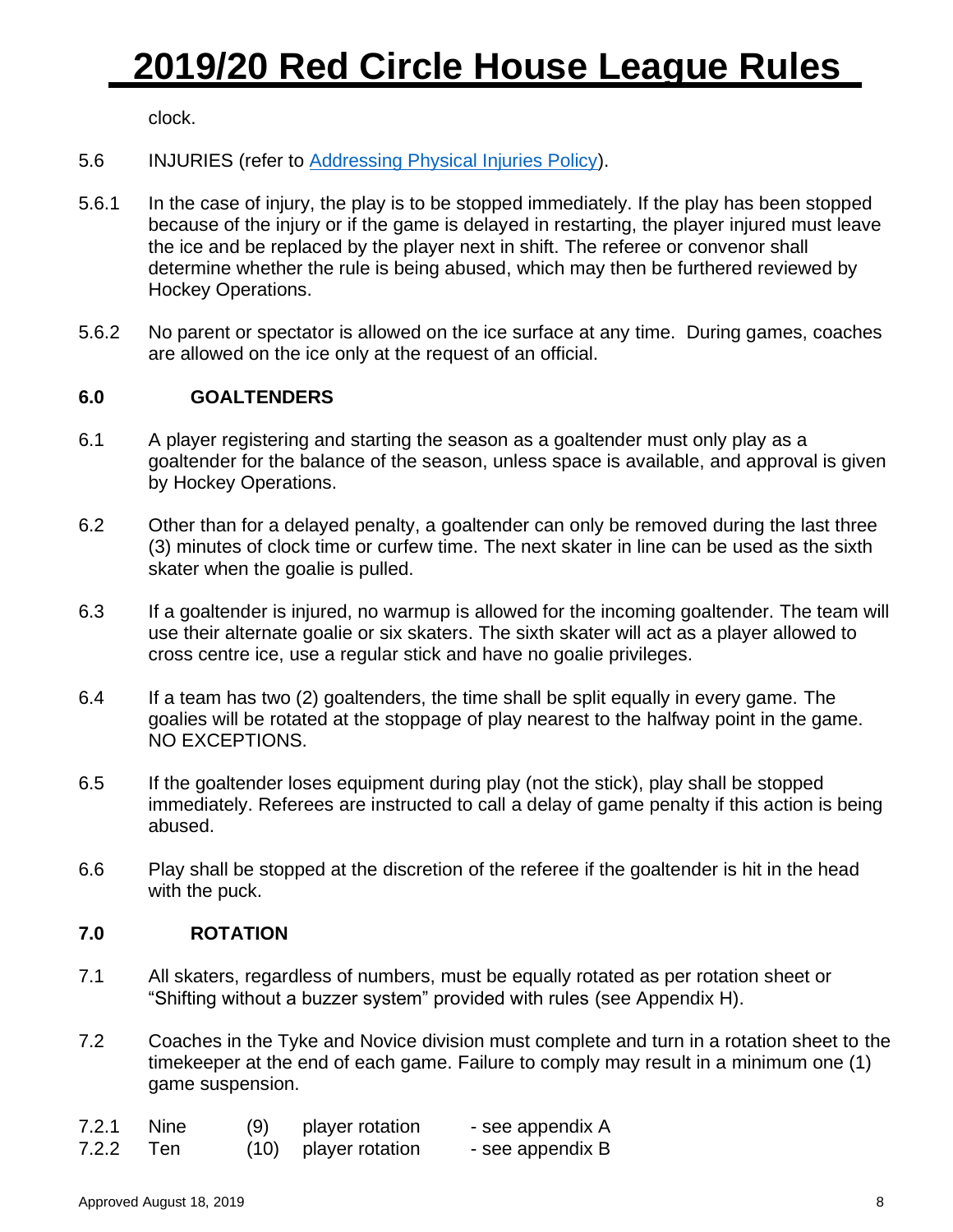| 7.2.3 | Eleven        | (11) | player rotation |
|-------|---------------|------|-----------------|
| 7.2.4 | <b>Twelve</b> | (12) | player rotation |
| 7.2.5 | Thirteen      | (13) | player rotation |
| 7.2.6 | Fourteen      | (14) | player rotation |
|       |               |      |                 |

- see appendix C
- see appendix D
- see appendix E
- see appendix F
- *7.2.7* Fifteen (15) player rotation see appendix G
- 7.3 DOUBLE SHIFTING
- 7.3.1 It is the convenor or delegate's duty to police double shifting. Intentional infractions will be reviewed by Hockey Operations, with a possible forfeiture of the game and or potential suspension of the coach.

## **8.0 REFEREES**

## 8.1 **There will be no protesting a referee's decision.**

- 8.2 Only the captain or the assistant captain have the right to ask the referee his interpretation of a call and must be on the ice to ask the question. They must ask politely and be courteous. If further interpretation is needed, the coach may ask the referee for clarification.
- 8.3 All teams in the Novice through Juvenile division must have a captain and up to three (3) assistant captains. Goalies cannot be a captain or assistant. These cannot be rotated.
- 8.4 No player, parent or coaching staff is allowed to approach the referee's room at anytime to dispute a game or altercation. Such violation will be subject to suspension.
- 8.5 Any coach, parent or spectator harassing the officials or players will be ejected from the arena. **THERE WILL BE ZERO TOLERANCE FOR THIS BEHAVIOR**. R-Zone is in effect in all arenas. Refer to [Code of Conduct Policy.](http://www.redcirclehockeyclub.com/site/ClientSite/article/213943)

## **9.0 PROTESTS AND APPEALS**

- 9.1 Anyone suspended (with the exception of an automatic suspension), has the right of appealing, in writing within 48 hours after the suspension. This is to be submitted to Hockey Operations through the convenor.
- 9.2 To protest a game, the protest must be in writing between twenty-four (24) and forty-eight (48) hours from the completion of the game in question. The protest must be given to the convenor or Hockey Operations. **A fifty (50) dollar cash fee must accompany the protest and is only refundable if the protest is upheld.**

## 9.3 **RED CIRCLE HOCKEY OPERATIONS DECISIONS SHALL BE FINAL.**

### **10.0 PRACTICES**

10.1 Every division is subject to having practice run by the Red Circle Club at the discretion of Hockey Operations.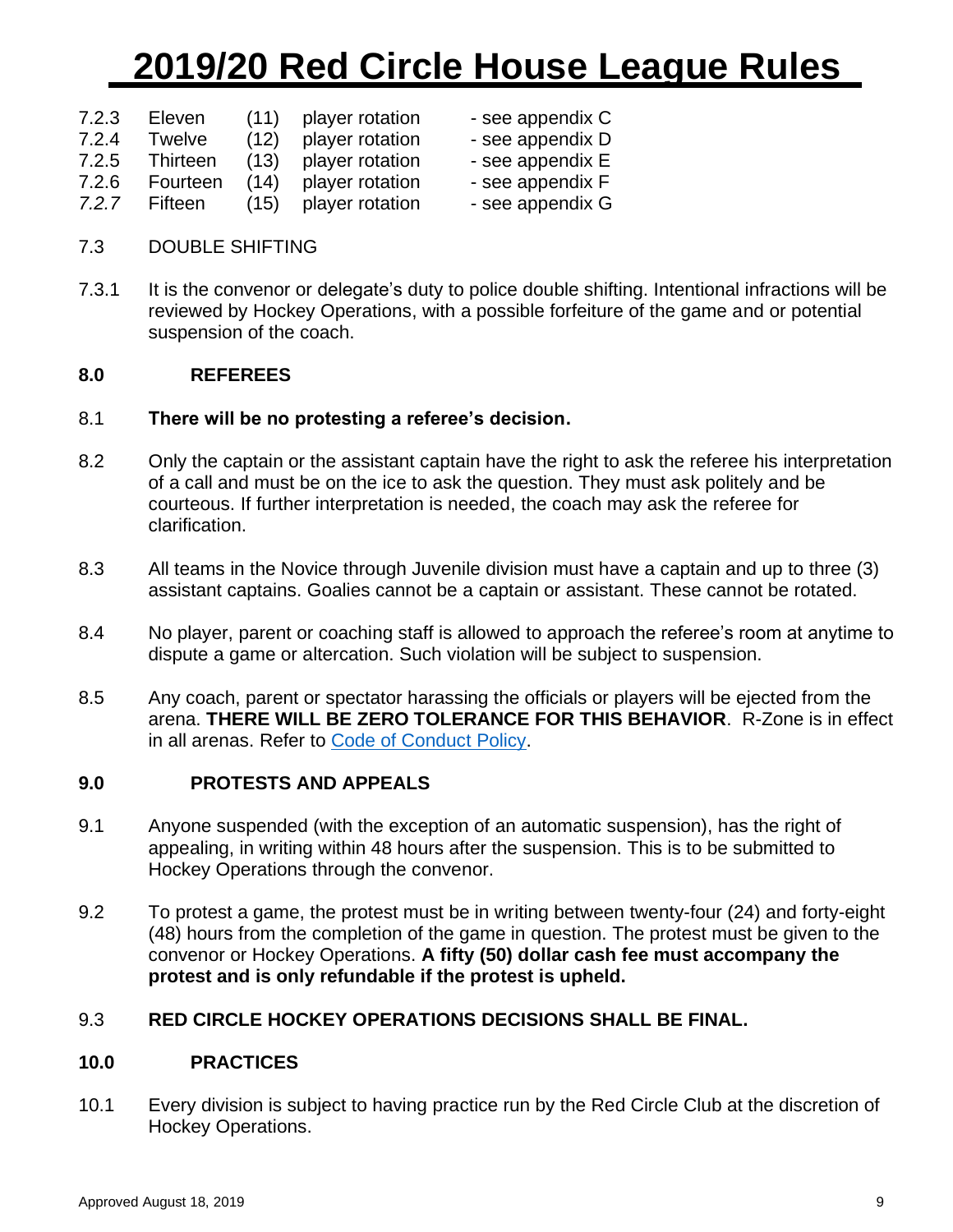- 10.2 Every division from the Atom division and up must have at least ten (10) minutes of full ice drills at the beginning of each practice. Tyke and Novice divisions will have fifteen (15) minutes of full ice drills at the beginning of each practice.
- 10.3 It is the coach's responsibility to ensure there is proper supervision on the ice for each and every practice.
- 10.4 Players and goalies are only allowed to attend their own scheduled practices. An exception can be made for a goalie, with the convenor's approval, if the team's regular goalie cannot attend the practice.

### **11.0 RULES SPECIFIC TO DIVISIONS**

#### 11.1 TYKES AND NOVICE DIVISION

- 11.1.1 Any player receiving a penalty will serve their penalty for the remainder of their shift only.
- 11.1.2 Tyke The center red line shall be eliminated and there will be no icing. Novice - Blue line icings will be used. Any puck shot from the neutral zone past the goal line shall not be classified as icing.
- 11.1.3 No free line change is allowed (i.e. no shifting on the fly).
- 11.1.4 The buzzer is to sound at the end of every three (3) minutes of the running time.
- 11.1.5 Line changes are to be made as quickly as possible at the end of every shift. Tardy line changes may result in a penalty.
- 11.1.6 It is the coach's responsibility to ensure each player is evenly rotated through the starting lineup on a game by game basis.
- 11.2 ATOM JUVENILE DIVISION
- 11.2.1 Blue line icings will be used. Any puck shot from the neutral zone past the goal line shall not be classified as icing.
- 11.2.2 Line changes are to be made as quickly as possible. Tardy line changes may result in a penalty.
- 11.2.3 Each division is to have free line changes. It is the duty of the coach to ensure that each skater receives as equal ice time as possible during each game. If this rule is abused, it may result in the coach's suspension. (See appendix H – "Shifting without the Buzzer System")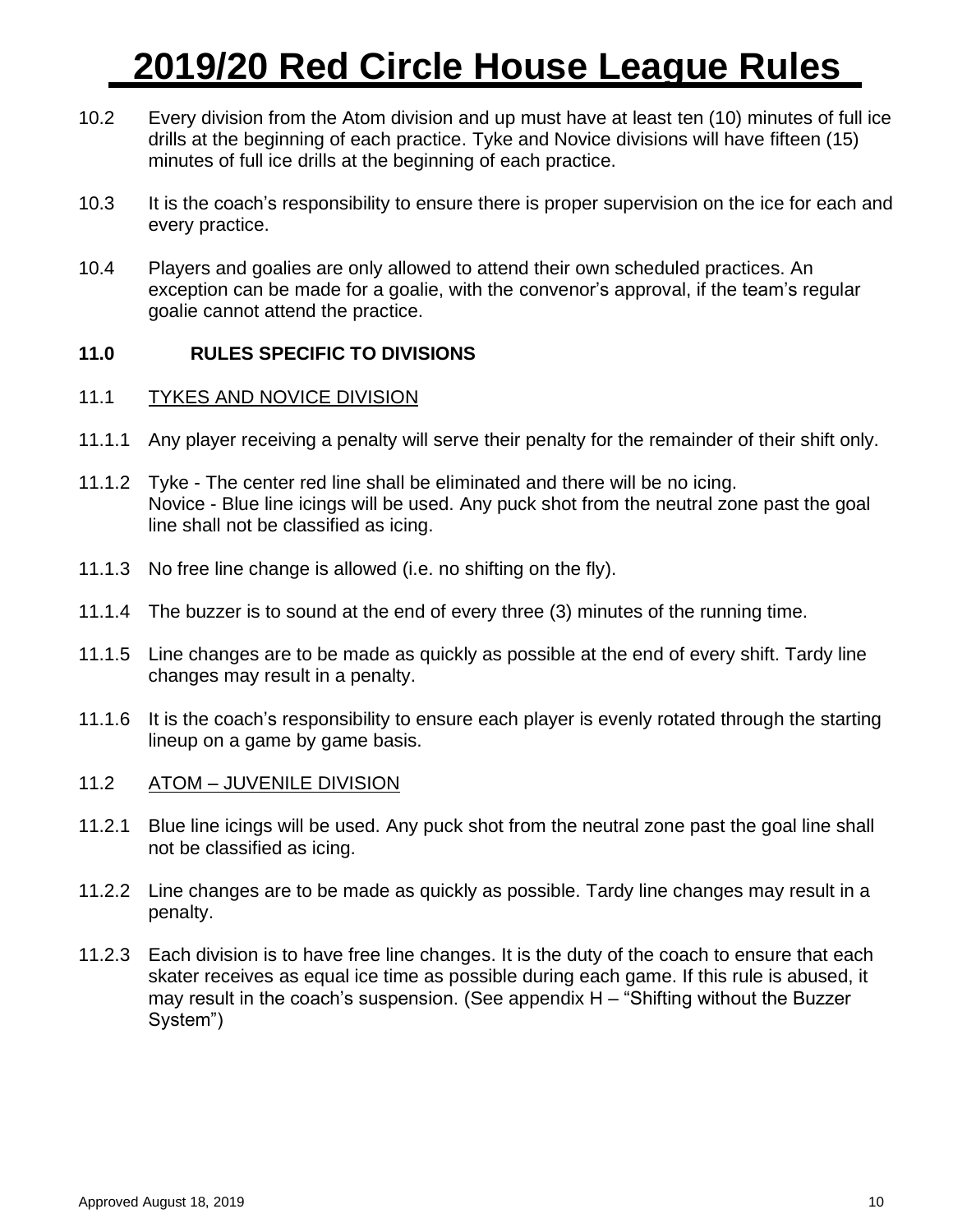### **12.0 TIE BREAKER RULES FOR REGULAR SEASON STANDING**

- 12.1 In the event of a tie in standings at the end of regular season, the tie breaker will be used to determine overall standings as follows.
- 12.1.1 Most wins
- 12.1.2 Head to Head standings
- 12.1.3 Least goals against
- 12.1.4 Most goals for
- 12.1.5 Coin toss

### **13.0 END OF SEASON RULES FOR PLAYOFFS (Subject to Change)**

- 13.1 PLAYOFFS
- 13.1.1 All games to be played using same rules and format as regular season. However, special exceptions may be granted by Hockey Operations in extreme situations.
- 13.1.2 A goalie may only be called up for playoffs or for championship weekend if a team does not have one available. Players may be called up as per Rule 1.9 for playoffs but must be approved by Hockey Operations for championship weekend.
- 13.1.3 No overtime in playoff games. A tie is a tie.
- 13.2 CHAMPIONSHIP GAMES
- 13.2.1 All games to be played using same rules and format as regular season, with the following exceptions.
- 13.2.2 In the Tyke and Novice division the 1st and 2nd period will be fifteen (15) minutes straight running time. The 3rd period will be twelve (12) minutes straight running time.
- 13.2.3 In the Atom to Juvenile divisions the 1st and 2nd period will be twelve (12) minutes stop time. The 3rd period will be ten (10) minutes stop time.
- 13.2.4 There will be a one (1) 30 second time out available to each team at any point throughout the game. No time out will be available in the Tyke and Novice divisions.
- 13.3 1ST OVERTIME PERIOD
- 13.3.1 The period will be 4 minutes stop time in duration.
- 13.3.2 The period will be four (4) on four (4) for the entire overtime period, with a sudden death format. Coaches must ensure proper rotation is maintained during the overtime period. In the Novice division, the buzzer will sound each minute for a line change
- 13.3.3 If a penalty occurs in the overtime period, teams will play 4 on 3 for the length of the penalty.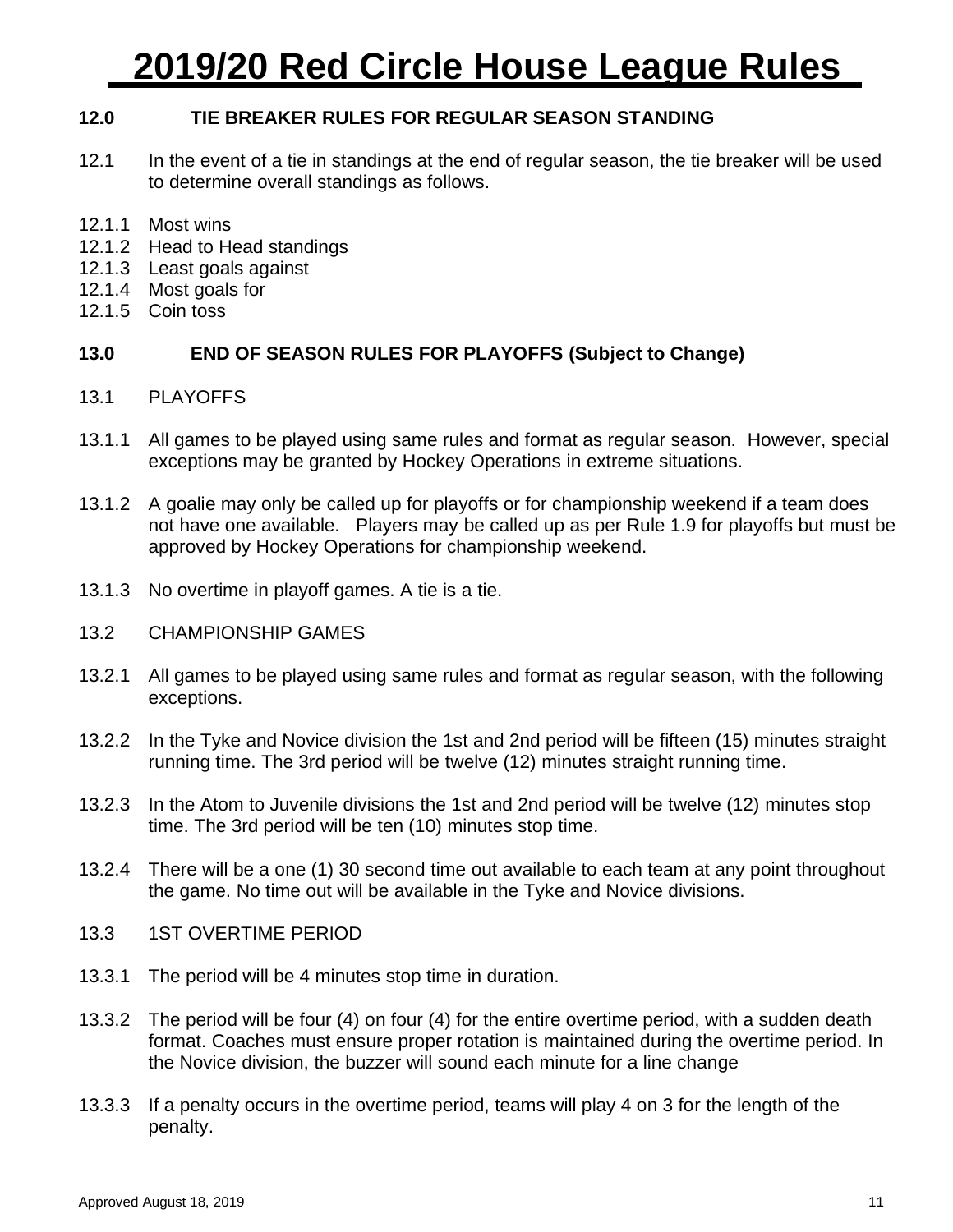- 13.3.4 At no time shall a team play with less than 3 players on the ice (e.g., two (2) minor penalties to the same team will result in a 5 on 3 game).
- 13.4 2ND OVERTIME PERIOD (SHOOTOUT)
- 13.4.1 If the game is still tied, a second overtime will consist of five (5) shooters per side. These shooters will shoot one (1) from each team simultaneously. All five (5) shooters from each side will shoot. This is not a sudden death. All players shall remain on their respective bench except the actual shooters.
- 13.4.2 If the game is still tied, the overtime will continue with shooters in a sudden death shoot out until we have a winner. No players can take a second shot in the shootout until each player on the team has participated in the shootout.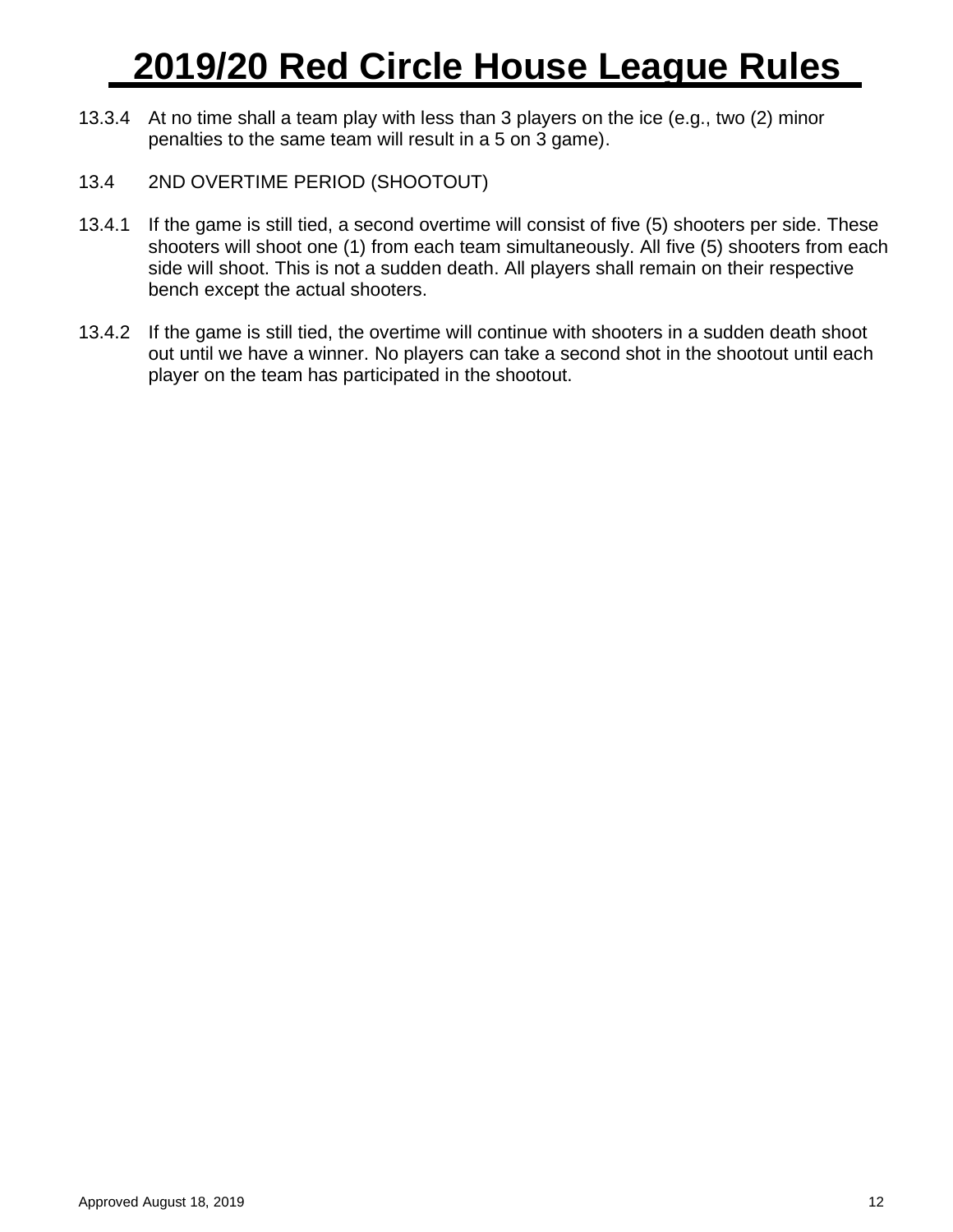| <b>DATE</b> | ΑľΜ<br>. . | NAME | ARENA. |
|-------------|------------|------|--------|
|             |            |      |        |

| NO.            | NAME      | 15:00              | 12:00              | 9:00               | 6:00               | 3:00        | 15:00              | 12:00              | 9:00               | 6:00               | 3:00               | 15:00              | 12:00              | 9:00                      | 6:00               | 3:00                      |
|----------------|-----------|--------------------|--------------------|--------------------|--------------------|-------------|--------------------|--------------------|--------------------|--------------------|--------------------|--------------------|--------------------|---------------------------|--------------------|---------------------------|
| $\overline{2}$ | Matt      | $\pmb{\mathsf{x}}$ | $\mathsf X$        |                    | $\mathsf{X}^-$     |             | $\mathsf X$        |                    | $\mathsf X$        |                    | $\mathsf X$        | $\mathsf X$        |                    | $\mathsf X$               |                    | $\mathsf X$               |
| $\overline{7}$ | Randy     | $\pmb{\mathsf{x}}$ |                    | $\mathsf X$        | $\pmb{\mathsf{X}}$ |             | $\pmb{\mathsf{X}}$ |                    | $\mathsf X$        |                    | $\pmb{\mathsf{X}}$ |                    | $\mathsf X$        | $\boldsymbol{\mathsf{X}}$ |                    | $\boldsymbol{\mathsf{X}}$ |
| 5              | Nick      | $\pmb{\mathsf{x}}$ |                    | $\mathsf{x}$       |                    | $\mathsf X$ | $\pmb{\mathsf{x}}$ |                    | $\pmb{\mathsf{X}}$ |                    | $\mathsf X$        |                    | $\pmb{\mathsf{X}}$ |                           | $\mathsf X$        | $\mathsf X$               |
| $11\,$         | Cullen    | $\pmb{\mathsf{x}}$ |                    | $\mathsf X$        |                    | $\mathsf X$ |                    | $\pmb{\mathsf{X}}$ | $\pmb{\mathsf{X}}$ |                    | $\mathsf X$        |                    | $\mathsf X$        |                           | $\mathsf X$        |                           |
| $16\,$         | Mitchell  | $\pmb{\mathsf{x}}$ |                    | $\mathsf X$        |                    | $\mathsf X$ |                    | $\mathsf X$        |                    | $\pmb{\mathsf{X}}$ | $\mathsf X$        |                    | $\mathsf X$        |                           | $\mathsf{X}^-$     |                           |
| 4              | Steven    |                    | $\pmb{\mathsf{x}}$ | $\pmb{\mathsf{x}}$ |                    | $\mathsf X$ |                    | $\mathsf X$        |                    | $\pmb{\mathsf{X}}$ |                    | $\pmb{\mathsf{X}}$ | $\mathsf X$        |                           | $\mathsf{X}^-$     |                           |
| 9              | Georganne |                    | $\mathsf X$        |                    | $\pmb{\mathsf{X}}$ | $\mathsf X$ |                    | $\pmb{\mathsf{X}}$ |                    | $\mathsf X$        |                    | $\pmb{\mathsf{X}}$ |                    | $\mathsf{x}$              | $\pmb{\mathsf{X}}$ |                           |
| 15             | Brandon   |                    | $\mathsf X$        |                    | $\mathsf X$        |             | $\pmb{\mathsf{X}}$ | $\pmb{\mathsf{x}}$ |                    | $\mathsf X$        |                    | $\pmb{\mathsf{x}}$ |                    | $\mathsf X$               |                    | $\mathsf X$               |
| $12\,$         | Nathan    |                    | $\mathsf X$        |                    | $\mathsf X$        |             | $\pmb{\mathsf{x}}$ |                    | $\pmb{\mathsf{X}}$ | $\pmb{\mathsf{X}}$ |                    | $\pmb{\mathsf{x}}$ |                    | $\mathsf X$               |                    | $\mathsf X$               |
|                |           |                    |                    |                    |                    |             |                    |                    |                    |                    |                    |                    |                    |                           |                    |                           |
|                |           |                    |                    |                    |                    |             |                    |                    |                    |                    |                    |                    |                    |                           |                    |                           |
|                |           |                    |                    |                    |                    |             |                    |                    |                    |                    |                    |                    |                    |                           |                    |                           |
|                |           |                    |                    |                    |                    |             |                    |                    |                    |                    |                    |                    |                    |                           |                    |                           |
|                |           |                    |                    |                    |                    |             |                    |                    |                    |                    |                    |                    |                    |                           |                    |                           |
|                |           |                    |                    |                    |                    |             |                    |                    |                    |                    |                    |                    |                    |                           |                    |                           |
|                |           |                    |                    |                    |                    |             |                    |                    |                    |                    |                    |                    |                    |                           |                    |                           |
|                |           |                    |                    |                    |                    |             |                    |                    |                    |                    |                    |                    |                    |                           |                    |                           |
|                |           |                    |                    |                    |                    |             |                    |                    |                    |                    |                    |                    |                    |                           |                    |                           |
|                |           |                    |                    |                    |                    |             |                    |                    |                    |                    |                    |                    |                    |                           |                    |                           |

APPENDIX A - TYPICAL 9 PLAYER ROTATION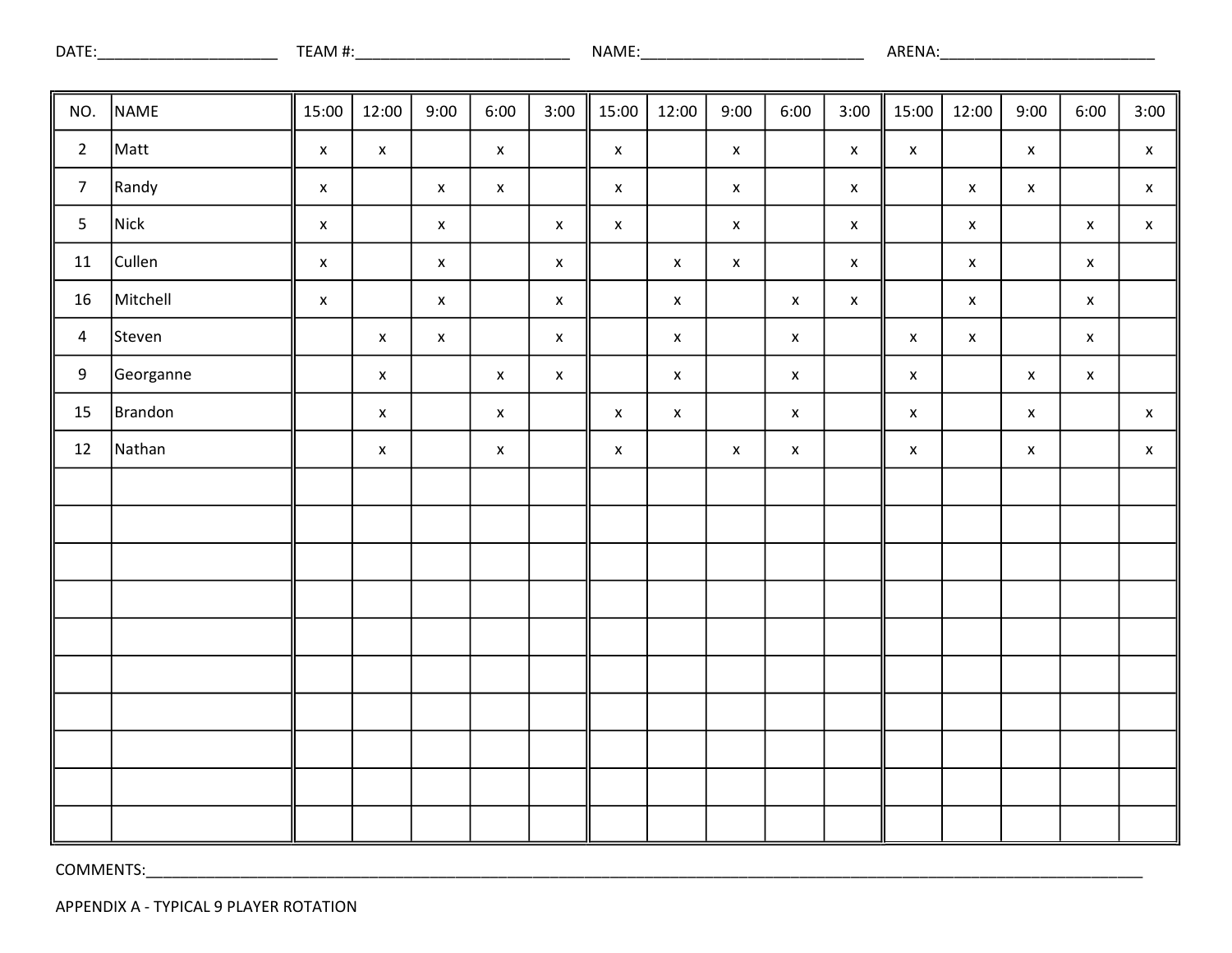| DATE | \ I\<br><del>דו</del> וו | <b>NAME</b> | ΔK<br>٠NA.<br>TINL. |
|------|--------------------------|-------------|---------------------|
|      |                          |             |                     |

| NO.              | NAME      | 15:00              | 12:00       | 9:00               | 6:00        | 3:00               | 15:00              | 12:00              | 9:00               | 6:00               | 3:00               | 15:00       | 12:00                     | 9:00         | 6:00               | 3:00               |
|------------------|-----------|--------------------|-------------|--------------------|-------------|--------------------|--------------------|--------------------|--------------------|--------------------|--------------------|-------------|---------------------------|--------------|--------------------|--------------------|
| $\overline{2}$   | Matt      | $\pmb{\mathsf{X}}$ |             | $\mathsf X$        |             | $\mathsf{X}$       |                    | $\mathsf{X}^-$     |                    | $\pmb{\mathsf{X}}$ |                    | $\mathsf X$ |                           | $\mathsf{x}$ |                    | $\mathsf X$        |
| $\overline{7}$   | Randy     | $\pmb{\mathsf{x}}$ |             | $\mathsf X$        |             | $\mathsf X$        |                    | $\mathsf X$        |                    | $\pmb{\mathsf{X}}$ |                    | $\mathsf X$ |                           | $\mathsf X$  |                    | $\pmb{\mathsf{X}}$ |
| 5                | Nick      | $\pmb{\mathsf{X}}$ |             | $\mathsf X$        |             | $\mathsf X$        |                    | $\mathsf X$        |                    | $\mathsf X$        |                    | $\mathsf X$ |                           | $\mathsf X$  |                    | $\pmb{\mathsf{X}}$ |
| $11\,$           | Cullen    | $\pmb{\mathsf{X}}$ |             | $\pmb{\mathsf{X}}$ |             | $\mathsf X$        |                    | $\pmb{\mathsf{X}}$ |                    | $\mathsf X$        |                    | $\mathsf X$ |                           | $\mathsf X$  |                    | $\pmb{\mathsf{X}}$ |
| 16               | Mitchell  | $\pmb{\mathsf{x}}$ |             | $\pmb{\mathsf{X}}$ |             | $\pmb{\mathsf{X}}$ |                    | $\mathsf X$        |                    | $\mathsf X$        |                    | $\mathsf X$ |                           | $\mathsf X$  |                    | $\pmb{\mathsf{X}}$ |
| $\overline{4}$   | Steven    |                    | $\mathsf X$ |                    | $\mathsf X$ |                    | $\pmb{\mathsf{x}}$ |                    | $\pmb{\mathsf{X}}$ |                    | $\pmb{\mathsf{X}}$ |             | $\mathsf{x}$              |              | $\pmb{\mathsf{X}}$ |                    |
| 9                | Georganne |                    | $\mathsf X$ |                    | $\mathsf X$ |                    | $\pmb{\mathsf{x}}$ |                    | $\pmb{\mathsf{X}}$ |                    | $\pmb{\mathsf{X}}$ |             | $\boldsymbol{\mathsf{X}}$ |              | $\pmb{\mathsf{X}}$ |                    |
| 15               | Brandon   |                    | $\mathsf X$ |                    | $\mathsf X$ |                    | $\mathsf X$        |                    | $\pmb{\mathsf{X}}$ |                    | $\pmb{\mathsf{X}}$ |             | $\mathsf X$               |              | $\mathsf X$        |                    |
| $12\,$           | Nathan    |                    | $\mathsf X$ |                    | $\mathsf X$ |                    | $\pmb{\mathsf{x}}$ |                    | $\pmb{\mathsf{X}}$ |                    | $\pmb{\mathsf{x}}$ |             | $\mathsf{X}^-$            |              | $\pmb{\mathsf{x}}$ |                    |
| $\boldsymbol{6}$ | Rory      |                    | $\mathsf X$ |                    | $\mathsf X$ |                    | $\mathsf X$        |                    | $\pmb{\mathsf{X}}$ |                    | $\pmb{\mathsf{X}}$ |             | $\mathsf{X}$              |              | $\pmb{\mathsf{X}}$ |                    |
|                  |           |                    |             |                    |             |                    |                    |                    |                    |                    |                    |             |                           |              |                    |                    |
|                  |           |                    |             |                    |             |                    |                    |                    |                    |                    |                    |             |                           |              |                    |                    |
|                  |           |                    |             |                    |             |                    |                    |                    |                    |                    |                    |             |                           |              |                    |                    |
|                  |           |                    |             |                    |             |                    |                    |                    |                    |                    |                    |             |                           |              |                    |                    |
|                  |           |                    |             |                    |             |                    |                    |                    |                    |                    |                    |             |                           |              |                    |                    |
|                  |           |                    |             |                    |             |                    |                    |                    |                    |                    |                    |             |                           |              |                    |                    |
|                  |           |                    |             |                    |             |                    |                    |                    |                    |                    |                    |             |                           |              |                    |                    |
|                  |           |                    |             |                    |             |                    |                    |                    |                    |                    |                    |             |                           |              |                    |                    |
|                  |           |                    |             |                    |             |                    |                    |                    |                    |                    |                    |             |                           |              |                    |                    |

APPENDIX B - TYPICAL 10 PLAYER ROTATION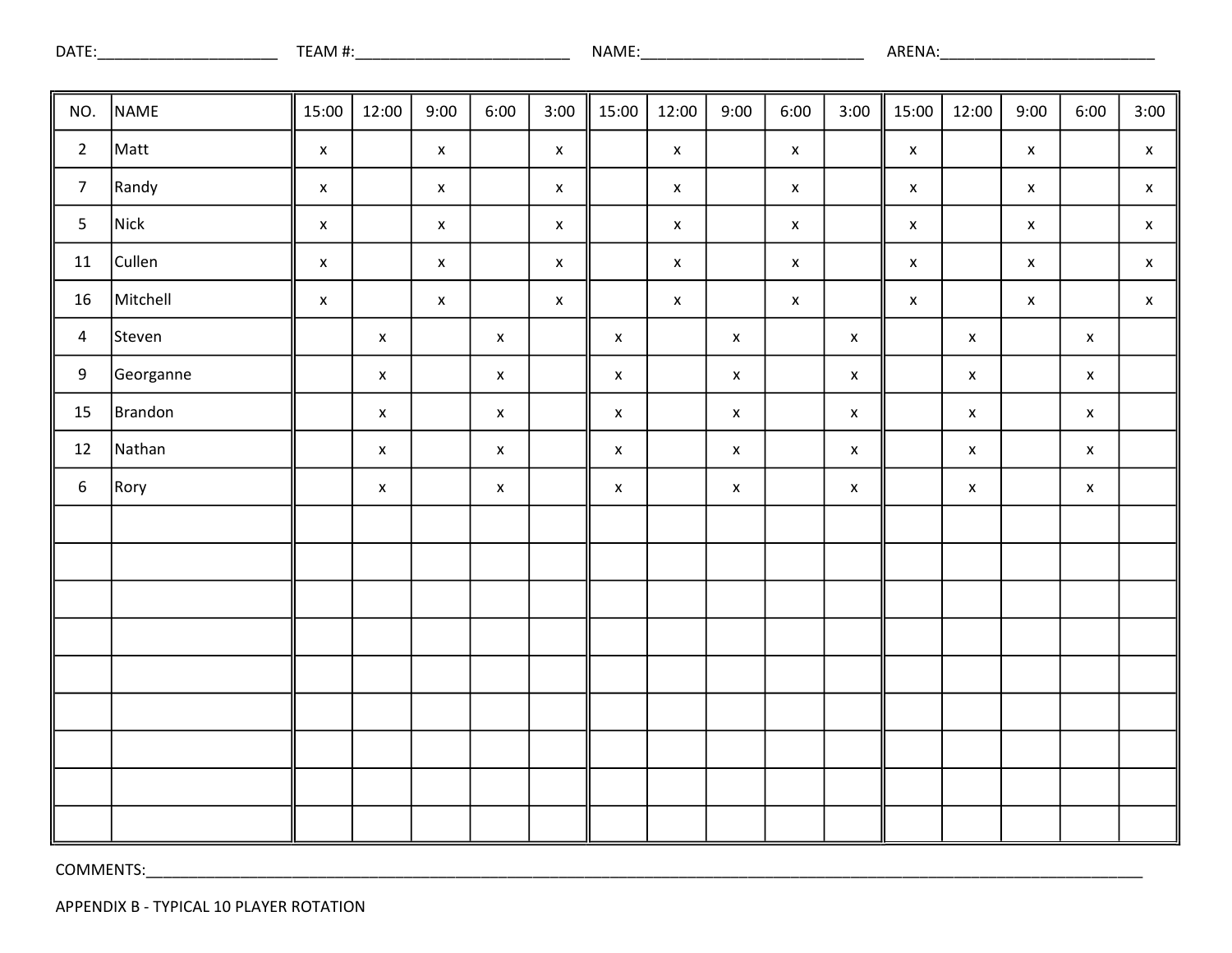| <b>DATE</b> | "<br><b></b> | .<br><b>NAME</b> | ARENA |
|-------------|--------------|------------------|-------|
|             |              |                  |       |

| NO.              | NAME      | 15:00              | 12:00              | 9:00               | 6:00               | 3:00        | 15:00              | 12:00              | 9:00               | 6:00        | 3:00               | 15:00       | 12:00       | 9:00        | 6:00               | 3:00               |
|------------------|-----------|--------------------|--------------------|--------------------|--------------------|-------------|--------------------|--------------------|--------------------|-------------|--------------------|-------------|-------------|-------------|--------------------|--------------------|
| $\overline{2}$   | Matt      | $\mathsf X$        |                    | $\mathsf X$        |                    | $\mathsf X$ |                    | $\mathsf X$        |                    | $\mathsf X$ |                    |             | $\mathsf X$ |             | $\mathsf X$        |                    |
| $\overline{7}$   | Randy     | $\pmb{\mathsf{x}}$ |                    | $\mathsf X$        |                    | $\mathsf X$ |                    | $\mathbf x$        |                    |             | $\pmb{\mathsf{X}}$ |             | $\mathsf X$ |             | $\pmb{\mathsf{X}}$ |                    |
| $\overline{5}$   | Nick      | $\pmb{\mathsf{x}}$ |                    | $\pmb{\mathsf{X}}$ |                    | $\mathsf X$ |                    |                    | $\mathsf X$        |             | $\mathsf X$        |             | $\mathsf X$ |             | $\pmb{\mathsf{X}}$ |                    |
| $11\,$           | Cullen    | $\mathsf X$        |                    | $\mathsf X$        |                    |             | $\pmb{\mathsf{X}}$ |                    | $\pmb{\mathsf{x}}$ |             | $\pmb{\mathsf{x}}$ |             | $\mathsf X$ |             | $\mathsf X$        |                    |
| $16\,$           | Mitchell  | $\pmb{\mathsf{x}}$ |                    |                    | $\pmb{\mathsf{X}}$ |             | $\mathsf X$        |                    | $\pmb{\mathsf{X}}$ |             | $\pmb{\mathsf{x}}$ |             | $\mathsf X$ |             |                    | $\pmb{\mathsf{X}}$ |
| $\overline{4}$   | Steven    |                    | $\pmb{\mathsf{x}}$ |                    | $\mathsf X$        |             | $\mathsf X$        |                    | $\mathsf X$        |             | $\pmb{\mathsf{x}}$ |             |             | $\mathsf X$ |                    | $\pmb{\mathsf{x}}$ |
| $\boldsymbol{9}$ | Georganne |                    | $\pmb{\mathsf{X}}$ |                    | $\pmb{\mathsf{X}}$ |             | $\pmb{\mathsf{X}}$ |                    | $\pmb{\mathsf{X}}$ |             |                    | $\mathsf X$ |             | $\mathsf X$ |                    | $\mathsf X$        |
| 15               | Brandon   |                    | $\mathsf X$        |                    | $\mathsf X$        |             | $\mathsf X$        |                    |                    | $\mathsf X$ |                    | $\mathsf X$ |             | $\mathsf X$ |                    | $\mathsf X$        |
| 12               | Nathan    |                    | $\pmb{\mathsf{X}}$ |                    | $\mathsf X$        |             |                    | $\mathsf X$        |                    | $\mathsf X$ |                    | $\mathsf X$ |             | $\mathsf X$ |                    | $\mathsf X$        |
| $\sqrt{6}$       | Rory      |                    | $\pmb{\mathsf{X}}$ |                    |                    | $\mathsf X$ |                    | $\pmb{\mathsf{x}}$ |                    | $\mathsf X$ |                    | $\mathsf X$ |             | $\mathsf X$ |                    |                    |
| $17\,$           | Kayleigh  |                    |                    | $\mathsf X$        |                    | $\mathsf X$ |                    | $\mathsf X$        |                    | $\mathsf X$ |                    | $\mathsf X$ |             |             | $\mathsf X$        |                    |
|                  |           |                    |                    |                    |                    |             |                    |                    |                    |             |                    |             |             |             |                    |                    |
|                  |           |                    |                    |                    |                    |             |                    |                    |                    |             |                    |             |             |             |                    |                    |
|                  |           |                    |                    |                    |                    |             |                    |                    |                    |             |                    |             |             |             |                    |                    |
|                  |           |                    |                    |                    |                    |             |                    |                    |                    |             |                    |             |             |             |                    |                    |
|                  |           |                    |                    |                    |                    |             |                    |                    |                    |             |                    |             |             |             |                    |                    |
|                  |           |                    |                    |                    |                    |             |                    |                    |                    |             |                    |             |             |             |                    |                    |
|                  |           |                    |                    |                    |                    |             |                    |                    |                    |             |                    |             |             |             |                    |                    |
|                  |           |                    |                    |                    |                    |             |                    |                    |                    |             |                    |             |             |             |                    |                    |

APPENDIX C - TYPICAL 11 PLAYER ROTATION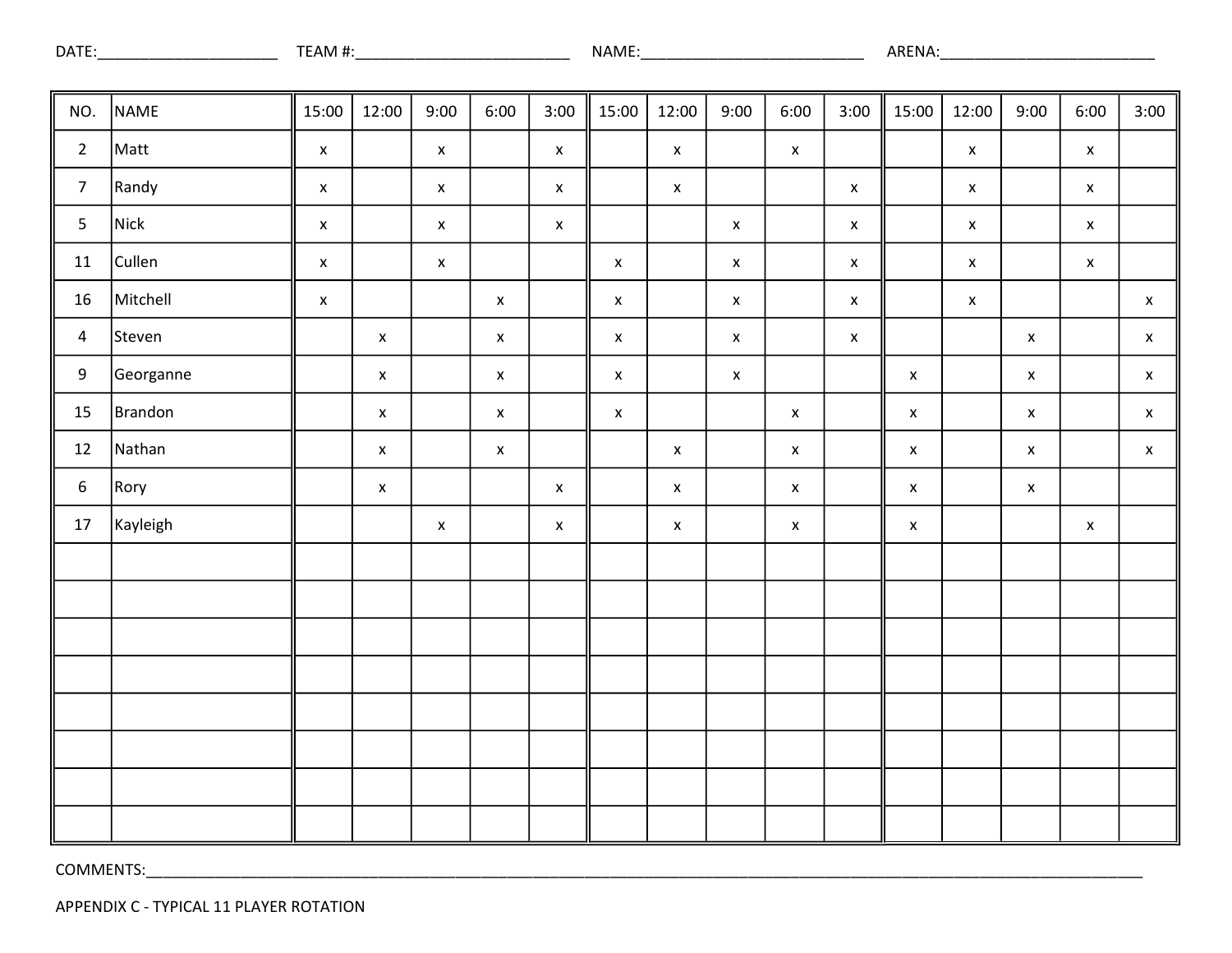| <b>DATE</b> | . | <b>NAME</b> | ARF<br>-NA. |
|-------------|---|-------------|-------------|
|             |   |             |             |

| NO.            | NAME      | 15:00              | 12:00              | 9:00               | 6:00               | 3:00               | 15:00              | 12:00              | 9:00               | 6:00        | 3:00               | 15:00       | 12:00       | 9:00        | 6:00               | 3:00               |
|----------------|-----------|--------------------|--------------------|--------------------|--------------------|--------------------|--------------------|--------------------|--------------------|-------------|--------------------|-------------|-------------|-------------|--------------------|--------------------|
| $\overline{2}$ | Matt      | $\pmb{\mathsf{X}}$ |                    | $\mathsf X$        |                    | $\mathsf X$        |                    |                    | $\pmb{\mathsf{x}}$ |             | $\pmb{\mathsf{X}}$ |             |             | $\mathsf X$ |                    | $\pmb{\mathsf{x}}$ |
| $\overline{7}$ | Randy     | $\mathsf X$        |                    | $\pmb{\mathsf{X}}$ |                    |                    | $\mathsf X$        |                    | $\pmb{\mathsf{x}}$ |             | $\pmb{\mathsf{X}}$ |             |             | $\mathsf X$ |                    | $\pmb{\mathsf{X}}$ |
| $5\phantom{a}$ | Nick      | $\pmb{\mathsf{X}}$ |                    | $\pmb{\mathsf{X}}$ |                    |                    | $\mathsf X$        |                    | $\pmb{\mathsf{x}}$ |             |                    | $\mathsf X$ |             | $\mathsf X$ |                    | $\pmb{\mathsf{x}}$ |
| 11             | Cullen    | $\pmb{\mathsf{X}}$ |                    |                    | $\pmb{\mathsf{X}}$ |                    | $\pmb{\mathsf{x}}$ |                    | $\pmb{\mathsf{x}}$ |             |                    | $\mathsf X$ |             | $\mathsf X$ |                    |                    |
| 16             | Mitchell  | $\pmb{\mathsf{x}}$ |                    |                    | $\pmb{\mathsf{X}}$ |                    | $\pmb{\mathsf{x}}$ |                    |                    | $\mathsf X$ |                    | $\mathsf X$ |             | $\mathsf X$ |                    |                    |
| $\overline{a}$ | Steven    |                    | $\pmb{\mathsf{X}}$ |                    | $\pmb{\mathsf{X}}$ |                    | $\pmb{\mathsf{x}}$ |                    |                    | $\mathsf X$ |                    | $\mathsf X$ |             |             | $\pmb{\mathsf{x}}$ |                    |
| 9              | Georganne |                    | $\mathsf X$        |                    | $\pmb{\mathsf{X}}$ |                    |                    | $\mathsf X$        |                    | $\mathsf X$ |                    | $\mathsf X$ |             |             | $\pmb{\mathsf{X}}$ |                    |
| 15             | Brandon   |                    | $\mathsf X$        |                    | $\pmb{\mathsf{X}}$ |                    |                    | $\pmb{\mathsf{x}}$ |                    | $\mathsf X$ |                    |             | $\mathsf X$ |             | $\pmb{\mathsf{x}}$ |                    |
| 12             | Nathan    |                    | $\pmb{\mathsf{X}}$ |                    |                    | $\mathsf X$        |                    | $\mathsf X$        |                    | $\mathsf X$ |                    |             | $\mathsf X$ |             | $\mathsf X$        |                    |
| $\sqrt{6}$     | Rory      |                    | $\pmb{\mathsf{X}}$ |                    |                    | $\mathsf X$        |                    | $\pmb{\mathsf{x}}$ |                    |             | $\mathsf X$        |             | $\mathsf X$ |             | $\pmb{\mathsf{x}}$ |                    |
| $17$           | Kayleigh  |                    |                    | $\pmb{\mathsf{X}}$ |                    | $\pmb{\mathsf{X}}$ |                    | $\pmb{\mathsf{x}}$ |                    |             | $\pmb{\mathsf{X}}$ |             | $\mathsf X$ |             |                    | $\pmb{\mathsf{X}}$ |
| $\,8\,$        | Patrick   |                    |                    | $\mathsf X$        |                    | $\pmb{\mathsf{x}}$ |                    |                    | $\pmb{\mathsf{X}}$ |             | $\mathsf X$        |             | $\mathsf X$ |             |                    | $\pmb{\mathsf{x}}$ |
|                |           |                    |                    |                    |                    |                    |                    |                    |                    |             |                    |             |             |             |                    |                    |
|                |           |                    |                    |                    |                    |                    |                    |                    |                    |             |                    |             |             |             |                    |                    |
|                |           |                    |                    |                    |                    |                    |                    |                    |                    |             |                    |             |             |             |                    |                    |
|                |           |                    |                    |                    |                    |                    |                    |                    |                    |             |                    |             |             |             |                    |                    |
|                |           |                    |                    |                    |                    |                    |                    |                    |                    |             |                    |             |             |             |                    |                    |
|                |           |                    |                    |                    |                    |                    |                    |                    |                    |             |                    |             |             |             |                    |                    |
|                |           |                    |                    |                    |                    |                    |                    |                    |                    |             |                    |             |             |             |                    |                    |

APPENDIX D - TYPICAL 12 PLAYER ROTATION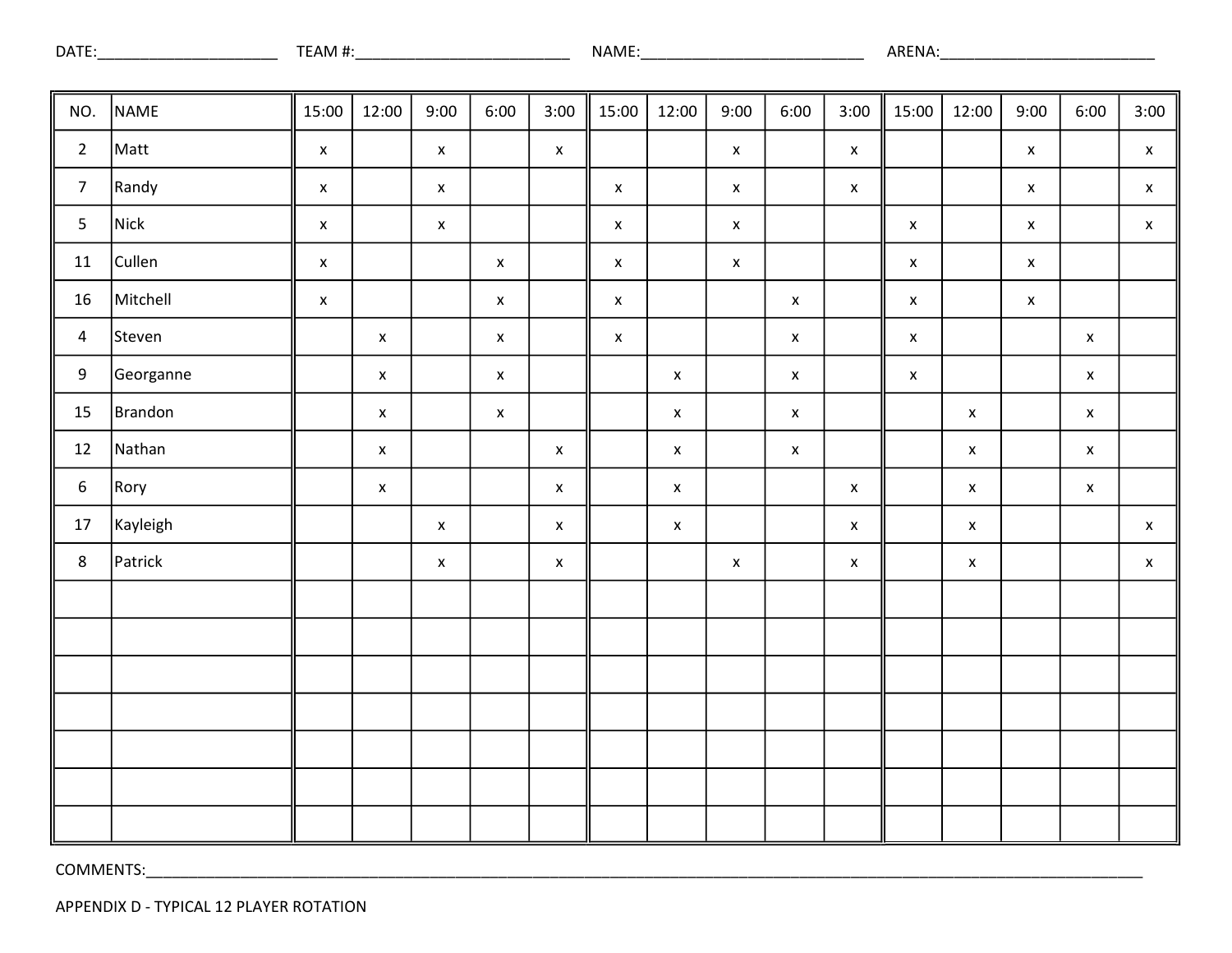| <b>DATE</b> | AM.<br>$\bm{\pi}$ | NAME | ARL<br>-NA |
|-------------|-------------------|------|------------|
|             |                   |      |            |

| NO.              | NAME      | 15:00              | 12:00              | 9:00               | 6:00               | 3:00               | 15:00              | 12:00              | 9:00               | 6:00        | 3:00               | 15:00              | 12:00                     | 9:00        | 6:00               | 3:00               |
|------------------|-----------|--------------------|--------------------|--------------------|--------------------|--------------------|--------------------|--------------------|--------------------|-------------|--------------------|--------------------|---------------------------|-------------|--------------------|--------------------|
| $\overline{2}$   | Matt      | $\pmb{\mathsf{x}}$ |                    | $\mathsf X$        |                    |                    | $\pmb{\mathsf{x}}$ |                    | $\pmb{\mathsf{X}}$ |             |                    | $\mathsf X$        |                           |             | $\mathsf X$        |                    |
| $\overline{7}$   | Randy     | $\pmb{\mathsf{x}}$ |                    | $\mathsf X$        |                    |                    | $\pmb{\mathsf{x}}$ |                    |                    | $\mathsf X$ |                    | $\mathsf X$        |                           |             | $\pmb{\mathsf{x}}$ |                    |
| $5\phantom{a}$   | Nick      | $\pmb{\mathsf{x}}$ |                    |                    | $\mathsf X$        |                    | $\pmb{\mathsf{x}}$ |                    |                    | $\mathsf X$ |                    | $\mathsf X$        |                           |             | $\mathsf X$        |                    |
| 11               | Cullen    | $\pmb{\mathsf{x}}$ |                    |                    | $\mathsf X$        |                    | $\pmb{\mathsf{x}}$ |                    |                    | $\mathsf X$ |                    |                    | $\mathsf X$               |             | $\mathsf X$        |                    |
| 16               | Mitchell  | $\pmb{\mathsf{x}}$ |                    |                    | $\mathsf X$        |                    |                    | $\pmb{\mathsf{x}}$ |                    | $\mathsf X$ |                    |                    | $\mathsf X$               |             | $\pmb{\mathsf{x}}$ |                    |
| $\overline{4}$   | Steven    |                    | $\pmb{\mathsf{X}}$ |                    | $\pmb{\mathsf{X}}$ |                    |                    | $\pmb{\mathsf{x}}$ |                    | $\mathsf X$ |                    |                    | $\boldsymbol{\mathsf{X}}$ |             |                    | $\pmb{\mathsf{x}}$ |
| $\boldsymbol{9}$ | Georganne |                    | $\pmb{\mathsf{x}}$ |                    | $\pmb{\mathsf{X}}$ |                    |                    | $\pmb{\mathsf{x}}$ |                    |             | $\pmb{\mathsf{x}}$ |                    | $\mathsf X$               |             |                    | $\mathsf X$        |
| 15               | Brandon   |                    | $\pmb{\mathsf{x}}$ |                    |                    | $\mathsf X$        |                    | $\pmb{\mathsf{x}}$ |                    |             | $\pmb{\mathsf{X}}$ |                    | $\mathsf X$               |             |                    | $\pmb{\mathsf{x}}$ |
| 12               | Nathan    |                    | $\pmb{\mathsf{x}}$ |                    |                    | $\mathsf X$        |                    | $\pmb{\mathsf{x}}$ |                    |             | $\pmb{\mathsf{x}}$ |                    |                           | $\mathsf X$ |                    | $\pmb{\mathsf{x}}$ |
| $\boldsymbol{6}$ | Rory      |                    | $\pmb{\mathsf{X}}$ |                    |                    | $\pmb{\mathsf{x}}$ |                    |                    | $\pmb{\mathsf{x}}$ |             | $\pmb{\mathsf{X}}$ |                    |                           | $\mathsf X$ |                    | $\pmb{\mathsf{X}}$ |
| 17               | Kayleigh  |                    |                    | $\mathsf X$        |                    | $\mathsf X$        |                    |                    | $\pmb{\chi}$       |             | $\pmb{\mathsf{x}}$ |                    |                           | $\mathsf X$ |                    |                    |
| $\,$ 8 $\,$      | Patrick   |                    |                    | $\pmb{\mathsf{x}}$ |                    | $\pmb{\mathsf{x}}$ |                    |                    | $\mathsf X$        |             |                    | $\pmb{\mathsf{X}}$ |                           | $\mathsf X$ |                    |                    |
| $10\,$           | Jonathon  |                    |                    | $\pmb{\mathsf{x}}$ |                    |                    | $\pmb{\mathsf{x}}$ |                    | $\pmb{\mathsf{x}}$ |             |                    | $\pmb{\mathsf{X}}$ |                           | $\mathsf X$ |                    |                    |
|                  |           |                    |                    |                    |                    |                    |                    |                    |                    |             |                    |                    |                           |             |                    |                    |
|                  |           |                    |                    |                    |                    |                    |                    |                    |                    |             |                    |                    |                           |             |                    |                    |
|                  |           |                    |                    |                    |                    |                    |                    |                    |                    |             |                    |                    |                           |             |                    |                    |
|                  |           |                    |                    |                    |                    |                    |                    |                    |                    |             |                    |                    |                           |             |                    |                    |
|                  |           |                    |                    |                    |                    |                    |                    |                    |                    |             |                    |                    |                           |             |                    |                    |
|                  |           |                    |                    |                    |                    |                    |                    |                    |                    |             |                    |                    |                           |             |                    |                    |

APPENDIX E - TYPICAL 13 PLAYER ROTATION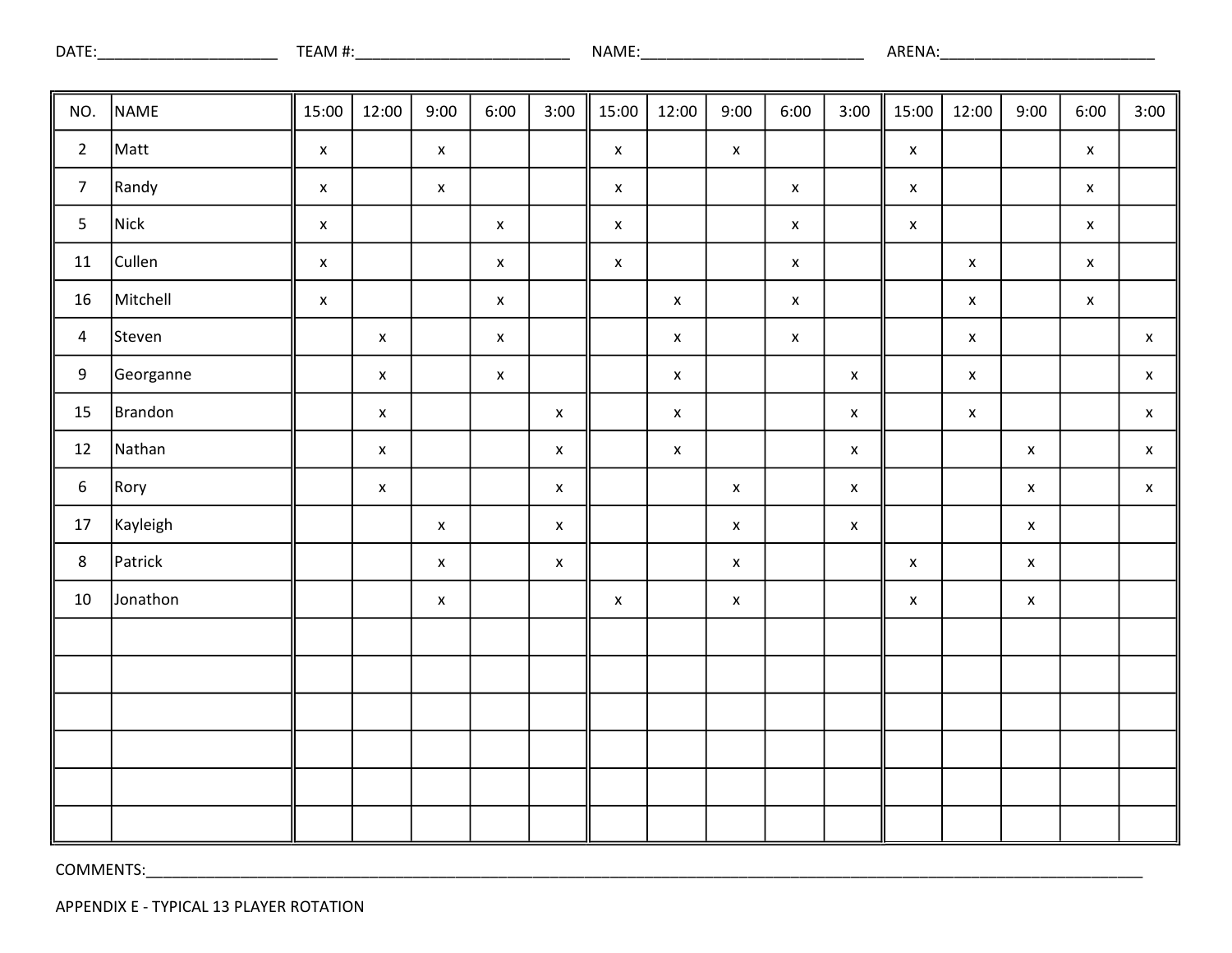| DATE | AM<br>. | AMI | ARENA. |
|------|---------|-----|--------|
|      |         |     |        |

| NO.              | <b>NAME</b> | 15:00              | 12:00              | 9:00               | 6:00               | 3:00               | 15:00              | 12:00              | 9:00               | 6:00               | 3:00               | 15:00              | 12:00              | 9:00               | 6:00               | 3:00               |
|------------------|-------------|--------------------|--------------------|--------------------|--------------------|--------------------|--------------------|--------------------|--------------------|--------------------|--------------------|--------------------|--------------------|--------------------|--------------------|--------------------|
| $\overline{2}$   | Matt        | $\pmb{\mathsf{x}}$ |                    | $\mathsf X$        |                    |                    | $\mathsf X$        |                    |                    | $\mathsf X$        |                    |                    | $\mathsf X$        |                    |                    | $\mathsf X$        |
| $\overline{7}$   | Randy       | $\pmb{\mathsf{x}}$ |                    |                    | $\mathsf X$        |                    | $\pmb{\mathsf{x}}$ |                    |                    | $\pmb{\mathsf{x}}$ |                    |                    | $\pmb{\mathsf{x}}$ |                    |                    | $\pmb{\mathsf{x}}$ |
| $\overline{5}$   | Nick        | $\pmb{\mathsf{x}}$ |                    |                    | $\mathsf X$        |                    |                    | $\pmb{\mathsf{X}}$ |                    | $\mathsf X$        |                    |                    | $\mathsf X$        |                    |                    | $\pmb{\mathsf{x}}$ |
| 11               | Cullen      | $\pmb{\mathsf{x}}$ |                    |                    | $\mathsf X$        |                    |                    | $\pmb{\mathsf{x}}$ |                    |                    | $\pmb{\mathsf{x}}$ |                    | $\mathsf X$        |                    |                    | $\pmb{\mathsf{x}}$ |
| $16\,$           | Mitchell    | $\pmb{\mathsf{x}}$ |                    |                    | $\mathsf X$        |                    |                    | $\pmb{\mathsf{x}}$ |                    |                    | $\pmb{\mathsf{x}}$ |                    |                    | $\mathsf X$        |                    | $\pmb{\mathsf{x}}$ |
| $\overline{a}$   | Steven      |                    | $\pmb{\mathsf{X}}$ |                    | $\pmb{\mathsf{x}}$ |                    |                    | $\pmb{\mathsf{x}}$ |                    |                    | $\pmb{\mathsf{x}}$ |                    |                    | $\mathsf X$        |                    |                    |
| 9                | Georganne   |                    | $\mathsf X$        |                    |                    | $\pmb{\mathsf{X}}$ |                    | $\pmb{\mathsf{x}}$ |                    |                    | $\pmb{\mathsf{X}}$ |                    |                    | $\mathsf X$        |                    |                    |
| 15               | Brandon     |                    | $\mathsf X$        |                    |                    | $\mathsf X$        |                    |                    | $\mathsf X$        |                    | $\pmb{\mathsf{X}}$ |                    |                    | $\mathsf X$        |                    |                    |
| 12               | Nathan      |                    | $\mathsf X$        |                    |                    | $\pmb{\mathsf{X}}$ |                    |                    | $\pmb{\mathsf{X}}$ |                    |                    | $\mathsf X$        |                    | $\pmb{\mathsf{X}}$ |                    |                    |
| $\boldsymbol{6}$ | Rory        |                    | $\pmb{\mathsf{x}}$ |                    |                    | $\pmb{\mathsf{x}}$ |                    |                    | $\mathsf X$        |                    |                    | $\mathsf X$        |                    |                    | $\pmb{\mathsf{X}}$ |                    |
| $17\,$           | Kayleigh    |                    |                    | $\mathsf X$        |                    | $\mathsf X$        |                    |                    | $\pmb{\mathsf{X}}$ |                    |                    | $\pmb{\mathsf{X}}$ |                    |                    | $\pmb{\mathsf{X}}$ |                    |
| $8\phantom{1}$   | Patrick     |                    |                    | $\pmb{\mathsf{x}}$ |                    |                    | $\pmb{\mathsf{X}}$ |                    | $\pmb{\mathsf{X}}$ |                    |                    | $\mathsf X$        |                    |                    | $\mathsf X$        |                    |
| 10               | Jonathon    |                    |                    | $\pmb{\mathsf{x}}$ |                    |                    | $\pmb{\mathsf{x}}$ |                    |                    | $\pmb{\mathsf{X}}$ |                    | $\mathsf X$        |                    |                    | $\pmb{\mathsf{X}}$ |                    |
| 14               | Aiden       |                    |                    | $\pmb{\mathsf{X}}$ |                    |                    | $\pmb{\mathsf{x}}$ |                    |                    | $\pmb{\mathsf{X}}$ |                    |                    | $\pmb{\mathsf{X}}$ |                    | $\pmb{\mathsf{X}}$ |                    |
|                  |             |                    |                    |                    |                    |                    |                    |                    |                    |                    |                    |                    |                    |                    |                    |                    |
|                  |             |                    |                    |                    |                    |                    |                    |                    |                    |                    |                    |                    |                    |                    |                    |                    |
|                  |             |                    |                    |                    |                    |                    |                    |                    |                    |                    |                    |                    |                    |                    |                    |                    |
|                  |             |                    |                    |                    |                    |                    |                    |                    |                    |                    |                    |                    |                    |                    |                    |                    |
|                  |             |                    |                    |                    |                    |                    |                    |                    |                    |                    |                    |                    |                    |                    |                    |                    |

APPENDIX F - TYPICAL 14 PLAYER ROTATION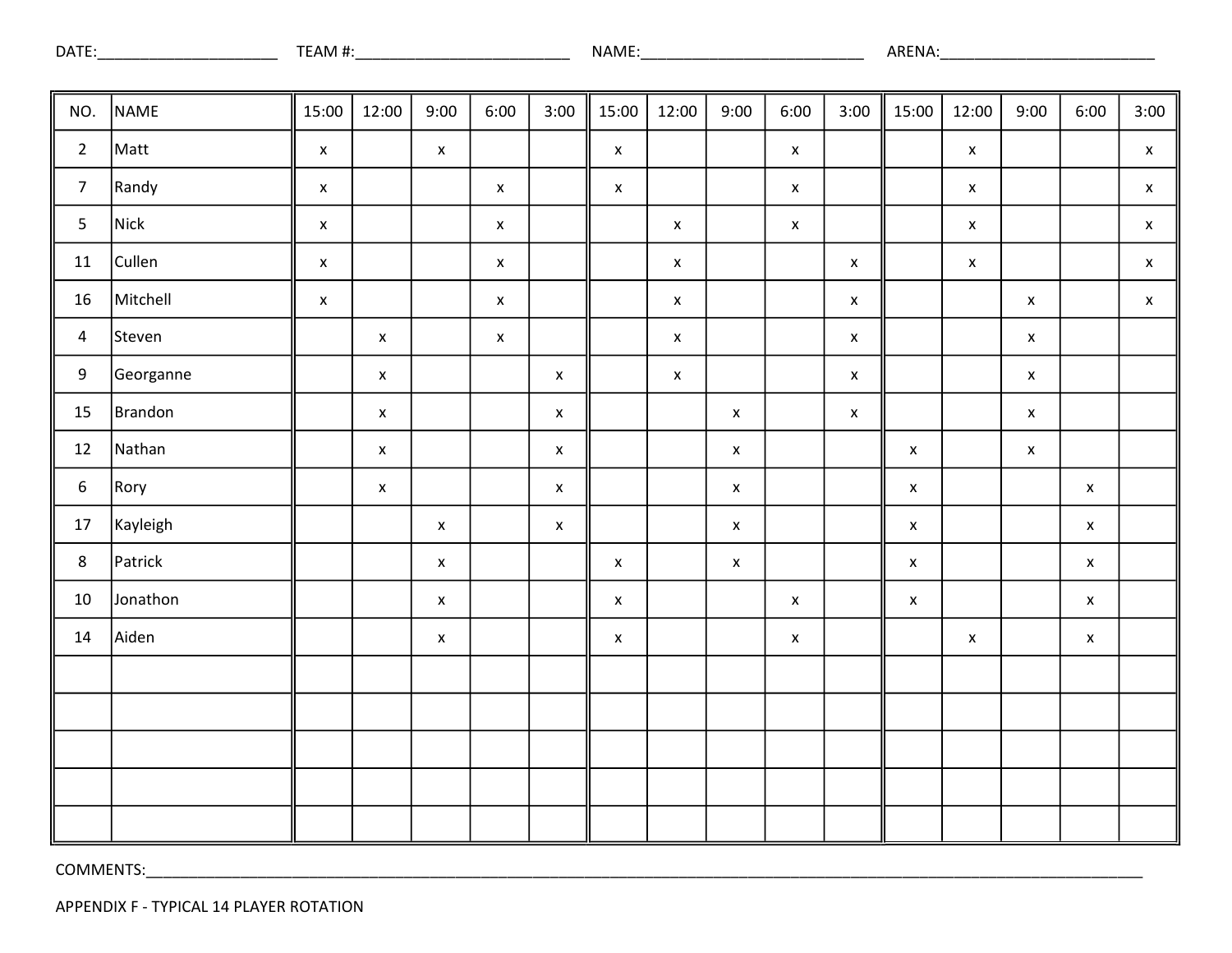| <b>DATE</b> | <br>$-1 - 1 - 1 - 1 = 1$<br>NА<br>/I I | <b>ARFNA</b> |
|-------------|----------------------------------------|--------------|
|             |                                        |              |

| NO.             | NAME      | 15:00              | 12:00              | 9:00               | 6:00               | 3:00               | 15:00              | 12:00              | 9:00               | 6:00               | 3:00               | 15:00              | 12:00              | 9:00         | 6:00               | 3:00               |
|-----------------|-----------|--------------------|--------------------|--------------------|--------------------|--------------------|--------------------|--------------------|--------------------|--------------------|--------------------|--------------------|--------------------|--------------|--------------------|--------------------|
| $\overline{2}$  | Matt      | $\pmb{\mathsf{X}}$ |                    |                    | $\mathsf X$        |                    |                    | $\bar{\mathbf{x}}$ |                    |                    | $\pmb{\mathsf{X}}$ |                    |                    | $\mathsf X$  |                    |                    |
| $\overline{7}$  | Randy     | $\pmb{\mathsf{X}}$ |                    |                    | $\mathsf X$        |                    |                    | $\mathsf X$        |                    |                    | $\pmb{\mathsf{X}}$ |                    |                    | $\mathsf X$  |                    |                    |
| $\overline{5}$  | Nick      | $\pmb{\mathsf{X}}$ |                    |                    | $\mathsf X$        |                    |                    | $\pmb{\mathsf{X}}$ |                    |                    | $\pmb{\mathsf{X}}$ |                    |                    | $\mathsf{x}$ |                    |                    |
| ${\bf 11}$      | Cullen    | $\pmb{\mathsf{X}}$ |                    |                    | $\pmb{\mathsf{X}}$ |                    |                    | $\pmb{\mathsf{X}}$ |                    |                    | $\pmb{\mathsf{X}}$ |                    |                    | $\mathsf X$  |                    |                    |
| $16\,$          | Mitchell  | $\pmb{\mathsf{x}}$ |                    |                    | $\pmb{\mathsf{X}}$ |                    |                    | $\pmb{\mathsf{x}}$ |                    |                    | $\pmb{\mathsf{X}}$ |                    |                    | $\mathsf X$  |                    |                    |
| $\overline{4}$  | Steven    |                    | $\mathsf X$        |                    |                    | $\pmb{\mathsf{x}}$ |                    |                    | $\pmb{\mathsf{X}}$ |                    |                    | $\mathsf X$        |                    |              | $\mathsf X$        |                    |
| 9               | Georganne |                    | $\pmb{\mathsf{X}}$ |                    |                    | $\mathsf X$        |                    |                    | $\pmb{\mathsf{X}}$ |                    |                    | $\mathsf X$        |                    |              | $\pmb{\mathsf{X}}$ |                    |
| 15              | Brandon   |                    | $\mathsf X$        |                    |                    | $\mathsf X$        |                    |                    | $\mathsf X$        |                    |                    | $\mathsf X$        |                    |              | $\pmb{\mathsf{X}}$ |                    |
| $12\,$          | Nathan    |                    | $\mathsf X$        |                    |                    | $\pmb{\mathsf{X}}$ |                    |                    | $\pmb{\mathsf{X}}$ |                    |                    | $\mathsf X$        |                    |              | $\pmb{\mathsf{X}}$ |                    |
| $6\phantom{.}6$ | Rory      |                    | $\mathsf X$        |                    |                    | $\pmb{\mathsf{x}}$ |                    |                    | $\pmb{\mathsf{X}}$ |                    |                    | $\pmb{\mathsf{X}}$ |                    |              | $\pmb{\mathsf{X}}$ |                    |
| 17              | Kayleigh  |                    |                    | $\pmb{\mathsf{x}}$ |                    |                    | $\pmb{\mathsf{X}}$ |                    |                    | $\pmb{\mathsf{X}}$ |                    |                    | $\pmb{\mathsf{X}}$ |              |                    | $\pmb{\mathsf{X}}$ |
| $\,8\,$         | Patrick   |                    |                    | $\pmb{\mathsf{x}}$ |                    |                    | $\pmb{\mathsf{X}}$ |                    |                    | $\pmb{\mathsf{X}}$ |                    |                    | $\pmb{\mathsf{X}}$ |              |                    | $\mathsf X$        |
| $10\,$          | Jonathon  |                    |                    | $\pmb{\mathsf{x}}$ |                    |                    | $\pmb{\mathsf{x}}$ |                    |                    | $\pmb{\mathsf{X}}$ |                    |                    | $\pmb{\mathsf{X}}$ |              |                    | $\pmb{\mathsf{X}}$ |
| 14              | Aiden     |                    |                    | $\pmb{\mathsf{X}}$ |                    |                    | $\pmb{\mathsf{x}}$ |                    |                    | $\pmb{\mathsf{X}}$ |                    |                    | $\pmb{\mathsf{X}}$ |              |                    | $\mathsf X$        |
| $\mathbf{3}$    | Jen       |                    |                    | $\mathsf X$        |                    |                    | $\mathsf X$        |                    |                    | $\pmb{\mathsf{X}}$ |                    |                    | $\pmb{\mathsf{X}}$ |              |                    | $\mathsf X$        |
|                 |           |                    |                    |                    |                    |                    |                    |                    |                    |                    |                    |                    |                    |              |                    |                    |
|                 |           |                    |                    |                    |                    |                    |                    |                    |                    |                    |                    |                    |                    |              |                    |                    |
|                 |           |                    |                    |                    |                    |                    |                    |                    |                    |                    |                    |                    |                    |              |                    |                    |
|                 |           |                    |                    |                    |                    |                    |                    |                    |                    |                    |                    |                    |                    |              |                    |                    |

APPENDIX G - TYPICAL 15 PLAYER ROTATION